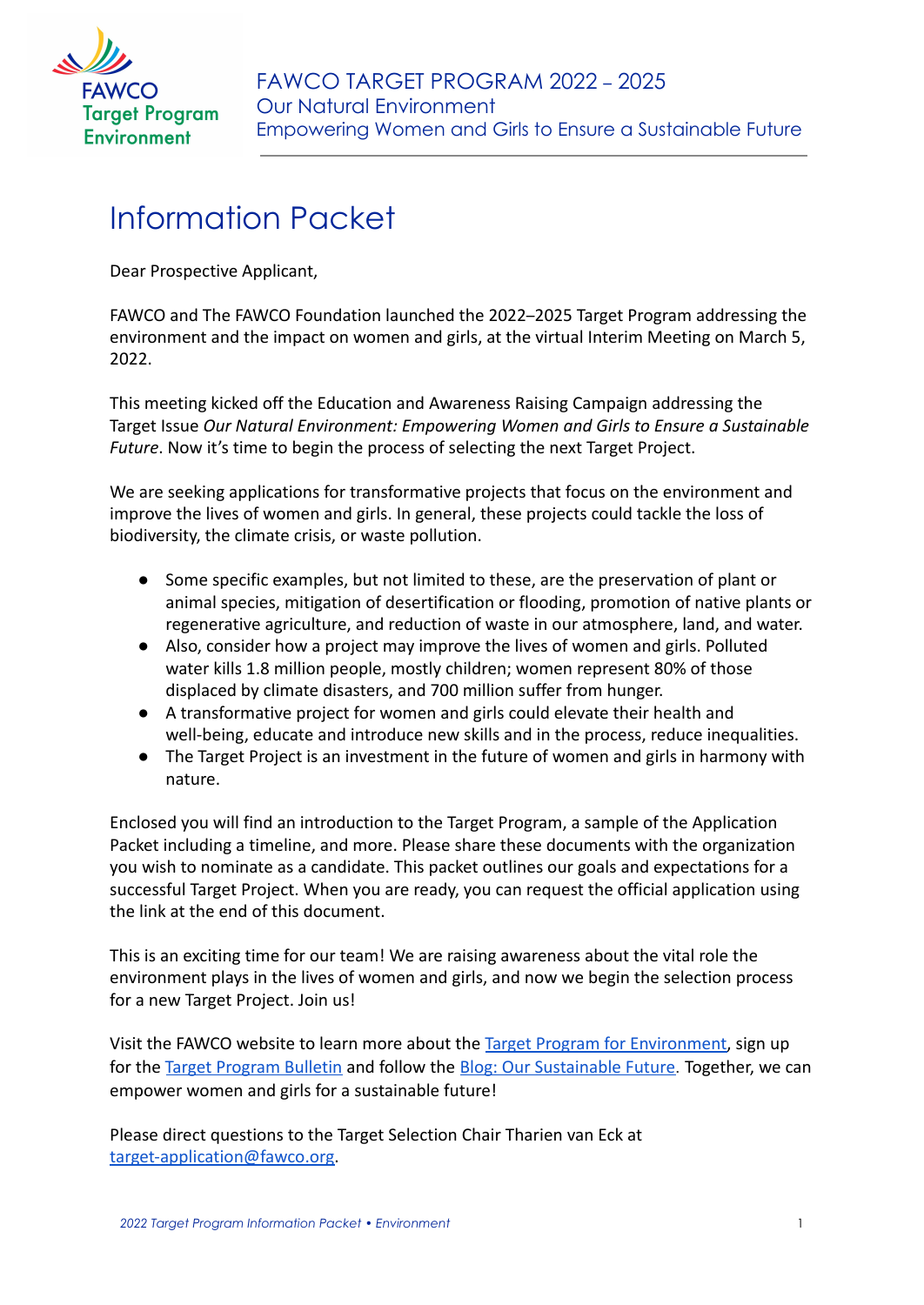## INTRODUCTION TO FAWCO, THE FAWCO FOUNDATION AND THE TARGET PROGRAM

FAWCO, a 501(c)(3) nonprofit, was created in 1931 as an international federation of independent organizations whose mission is:

- $\bigstar$  to build strong support networks for its American and international membership;
- $\star$  to improve the lives of women and girls worldwide;
- $\star$  to advocate for the rights of U.S. citizens overseas;
- $\star$  and to mobilize the skills of its membership in support of global initiatives for education, the environment, health, and human rights.

The FAWCO Foundation, a 501(c)(3) nonprofit, was created in 1967 as a dedicated financial steward for FAWCO Member Clubs to support FAWCO's commitment to global initiatives.

In 2009, FAWCO and The FAWCO Foundation launched the Target Program to unite all Member Clubs to support a single global initiative. Target Programs follow a three-year cycle of issue awareness and education, project selection, fundraising, project monitoring, review, and evaluation.

As a recognized United Nations NGO with special consultative status with ECOSOC (UN Economic and Social Council), we enable our members to coordinate, collaborate and participate in making positive social change. The Target Program demonstrates the power of FAWCO Member Clubs working together toward a common goal to increase knowledge and awareness of the global issues impacting women and girls.

At the virtual FAWCO Interim Meeting held on March 4–6, 2022, *Our Natural Environment: Empowering Women and Girls to Ensure a Sustainable Future* was announced as the overarching theme for the FAWCO Target Program 2022‒2025. With the Education and Awareness-Raising Campaign launching, we are ready to identify a Target Project.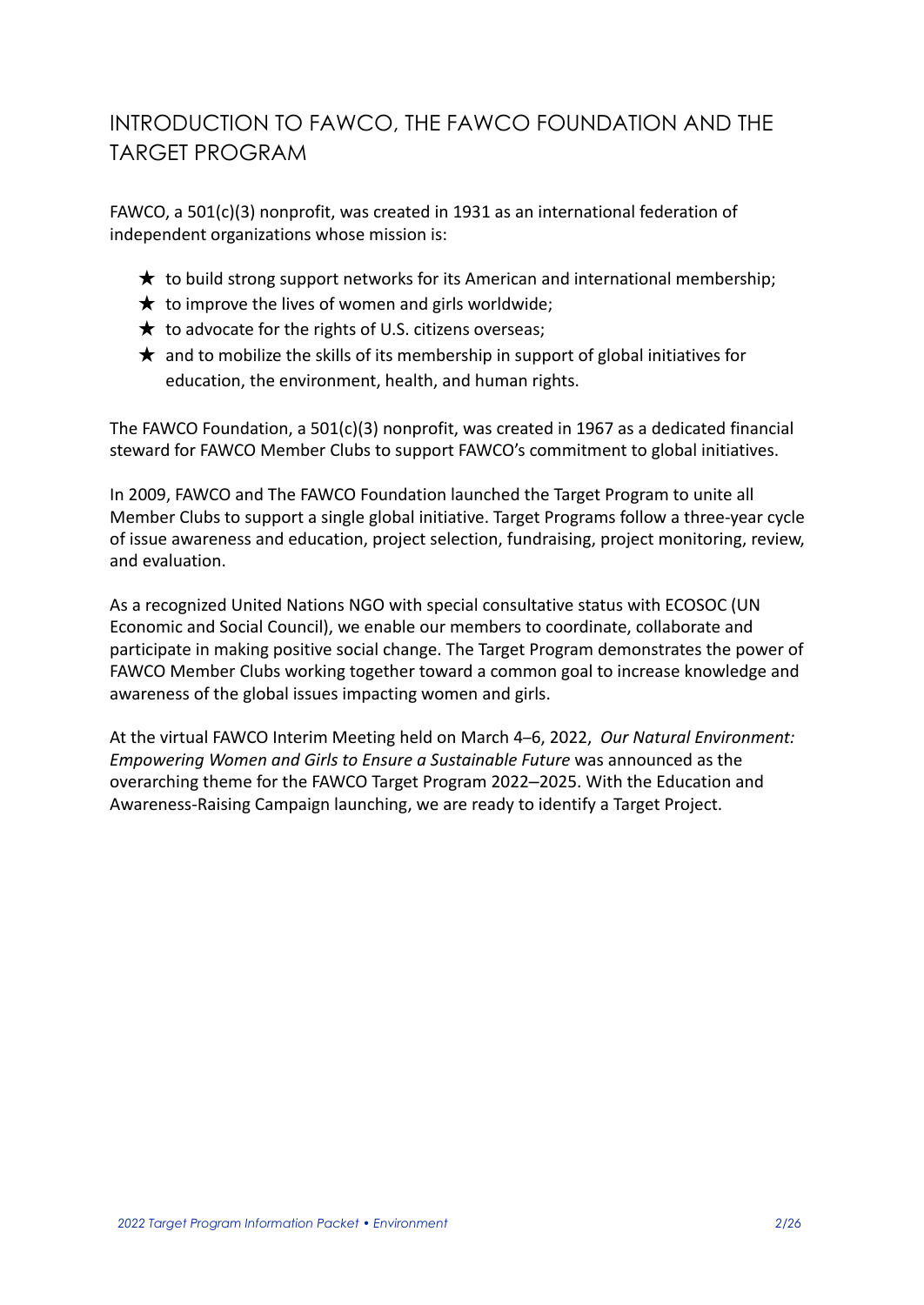## SAMPLE OF THE TARGET PROJECT APPLICATION

In the following pages you will find an outline of what you can expect in the application. Please read carefully. When you are ready, you can request the official application using the link at the end of this document.

For those who have submitted project proposals in the past, you will notice some changes to the application and the process. These include moving to a two-phase process, a request for additional documentation to both verify information and assess protection policies, and templates to help ensure standardization of information that is being provided.

These changes are the result of an in-depth review of the application done by a Review Committee. The committee surveyed both applicants and members of the Selection Committee following the selection process for the last Target Project to assess their experience with the application and selection processes. Then, with support from an external independent human rights center, the application was compared with those from other international grantmaking organizations.

Based on best practice research, revisions to fine-tune elements of the Target Project application for clarity and accountability were recommended and adopted. The Review Committee believes that these changes represent a significant advancement to the Target Project selection process by providing more transparency to applicants and standardization of information gathered to assist the Selection Committee as they assess the projects.

### *Table of Contents: Sample Application*

### **Timeline**

### **[Instructions](#page-5-0)**

### [Guidelines and Selection Criteria](#page-6-0)

### [PHASE I](#page-9-0)

- Application Questions
- Signature Page
- Requested Information

### [PHASE II](#page-15-0)

- Application Questions
- Requested Information

### [Statement of Agreement](#page-18-0)

[FAQs • Frequently Asked Questions](#page-23-0)

[Link to request the Official Application](#page-25-0)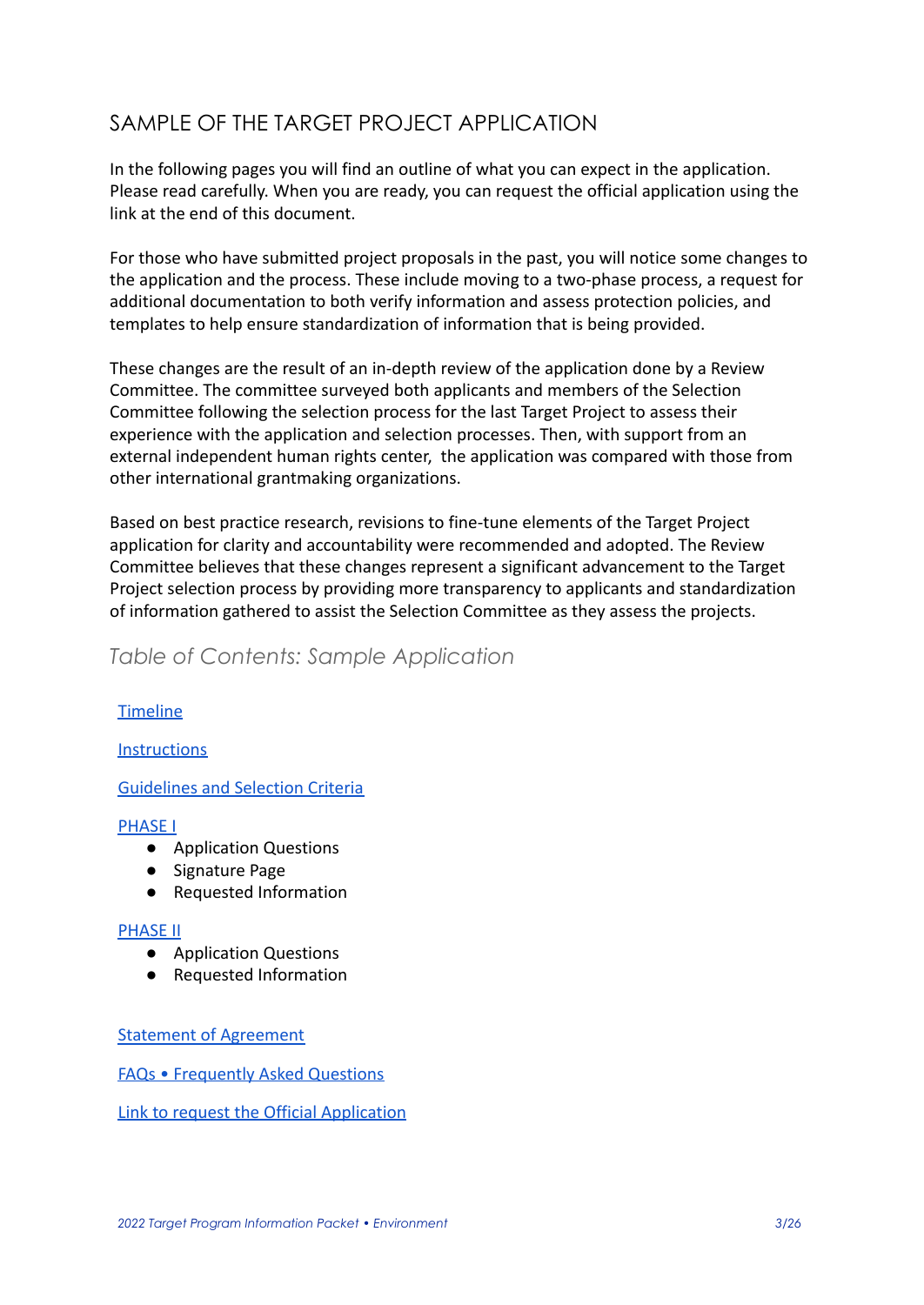

### **EDUCATION AND AWARENESS RAISING**

Increase our knowledge of the issues related to *Our Natural Environment: Empowering Women and Girls to Ensure a Sustainable Future* for the duration of the Target Program, March 2022-2025.

### **TARGET PROJECT SELECTION AND FUNDRAISING**

Actionable investment to empower women and girls through *Our Natural Environment: Empowering Women and Girls to Ensure a Sustainable Future*.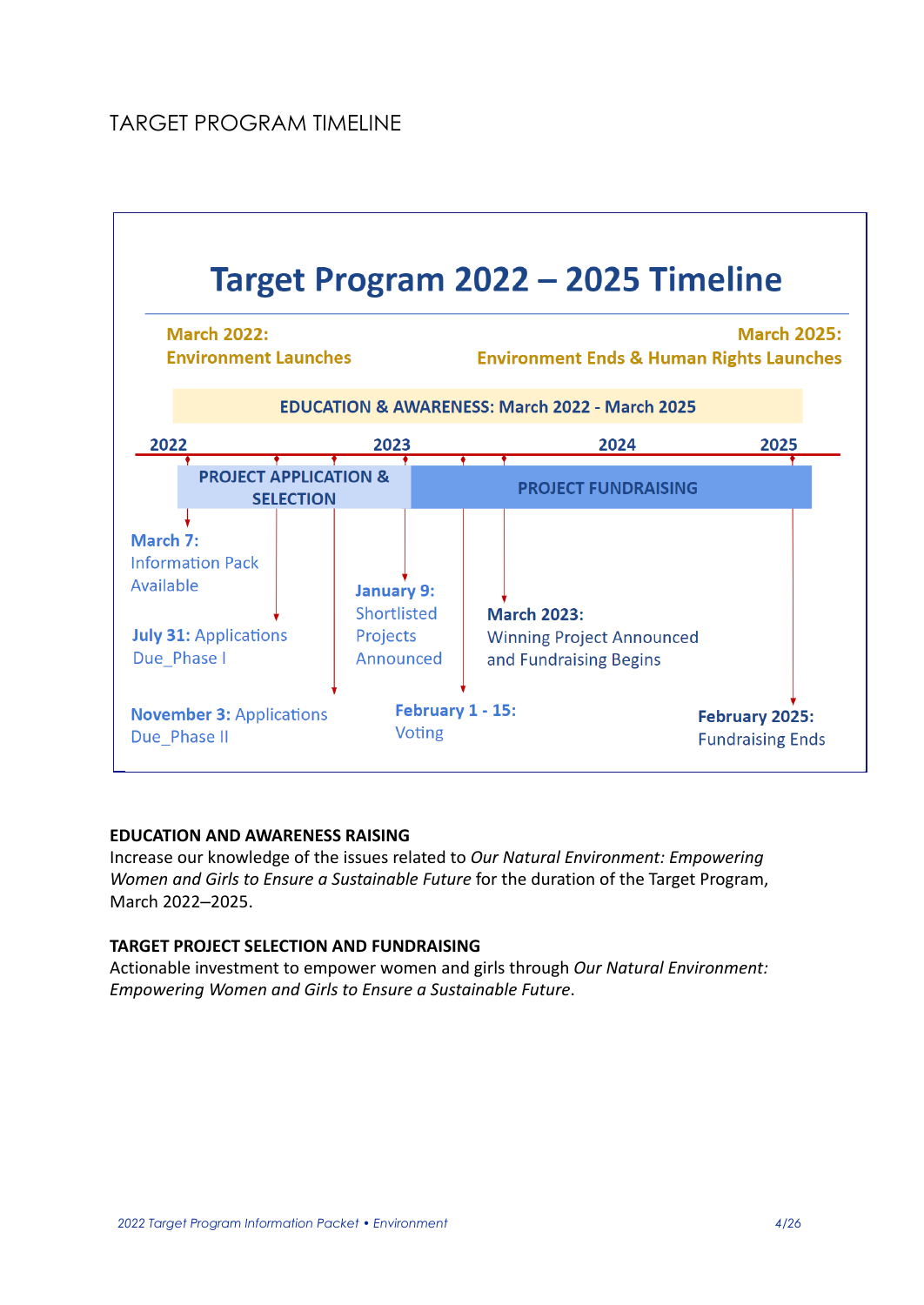*2022*

| March 5              | Announcement of Target Program . Environment<br>Launch of Education and Awareness Raising Campaign:<br>Our Natural Environment: Empowering Women and Girls to<br>Ensure a Sustainable Future. |
|----------------------|-----------------------------------------------------------------------------------------------------------------------------------------------------------------------------------------------|
| March 7              | Information Packet regarding the Selection Process is available.<br>FAWCO/FAUSA Members may request an official application to<br>nominate a project proposal.                                |
| July 31              | Project proposal submission deadline for Phase I                                                                                                                                              |
| September – December | Target Selection Committee review period                                                                                                                                                      |
| October 12           | Applicants will be notified whether or not their project will<br>advance to Phase II.                                                                                                         |
| November 3           | Project proposal submission deadline for Phase II                                                                                                                                             |
| 2023                 |                                                                                                                                                                                               |
| January 9            | Shortlisted proposals announced and project summaries published                                                                                                                               |
| February 1-15        | Voting by FAWCO Member Clubs                                                                                                                                                                  |
| March                | Target Project announced - Launch of Fundraising Campaign                                                                                                                                     |
|                      |                                                                                                                                                                                               |
| 2025                 |                                                                                                                                                                                               |
| February 28          | <b>Fundraising Campaign ends</b>                                                                                                                                                              |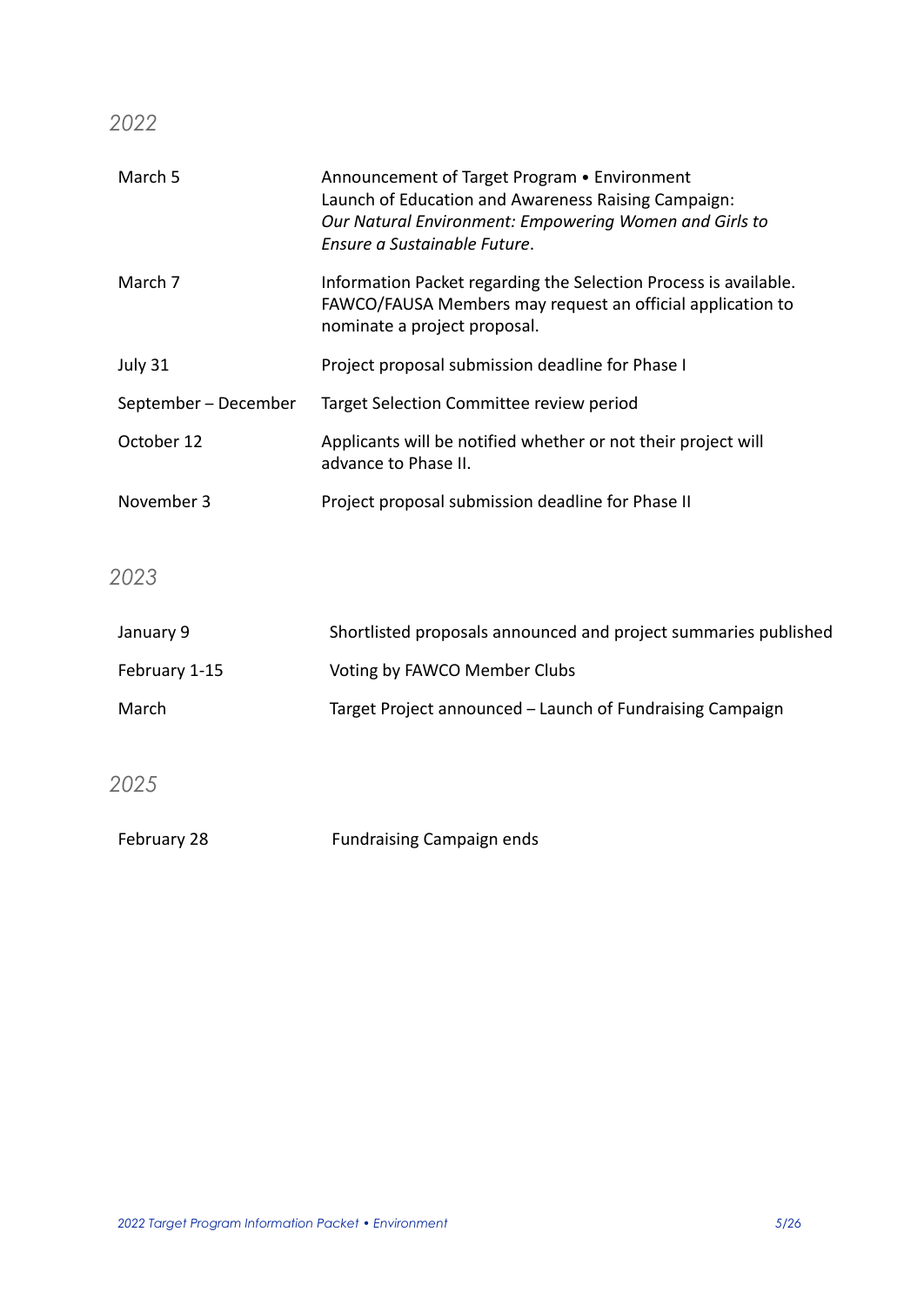## <span id="page-5-0"></span>INSTRUCTIONS • READ THE MATERIAL IN FULL

- A Project Folder will be created for each project proposal in the FAWCO Google Drive. The Target Project Selection Chair and one other member of the Selection Committee will have administrative access to this folder.
- The Project Folder will contain subfolders for Phase I and Phase II. The FAWCO/FAUSA member/s submitting the project proposal and the person responsible for completing the application on behalf of the organization will have access to these folders during the current phase.
	- Each subfolder will contain the relevant material for each phase including a checklist and templates.
	- All requested material must be uploaded to the proper subfolder by the deadline for each phase.
- Submitting documents
	- Submit all the information as requested in The Checklist.
	- All information should be provided in English.
	- Documents should be submitted as .pdf files unless otherwise specified.
	- The title of documents should clearly indicate the project name or abbreviation and the information being provided (i.e. "SAFE\_1st\_Reference.pdf").
	- Image files should either be .jpeg or .png format.
	- Do not submit additional documents or materials (such as films, audio files, photos). These will not be considered by the Selection Committee.

*Google Forms* will be used to collect the responses to the application questions. Here are a few helpful tips:

- $\triangleright$  Assign one individual who will be responsible for completing the online form. They will require a stable internet connection to complete the application questions. This can only be done online.
- $\triangleright$  You will need to have your responses ready to enter into the Form when you begin because you will be required to respond to each question in order to proceed to the next section. The questions for each Phase are provided in the Subfolder.
- $\triangleright$  Please answer the question asked clearly and concisely.
- $\triangleright$  Please adhere to word limits.
- $\triangleright$  For fiscal reporting, provide the country currency and US dollar exchange rate as of July 1, 2022, using the [OANDA Currency Converter](https://www.oanda.com/embedded/converter/show/b2FuZGFlY2N1c2VyLy9vYW5kYV9ob21lX3BhZ2U=/0/en/v2016eu).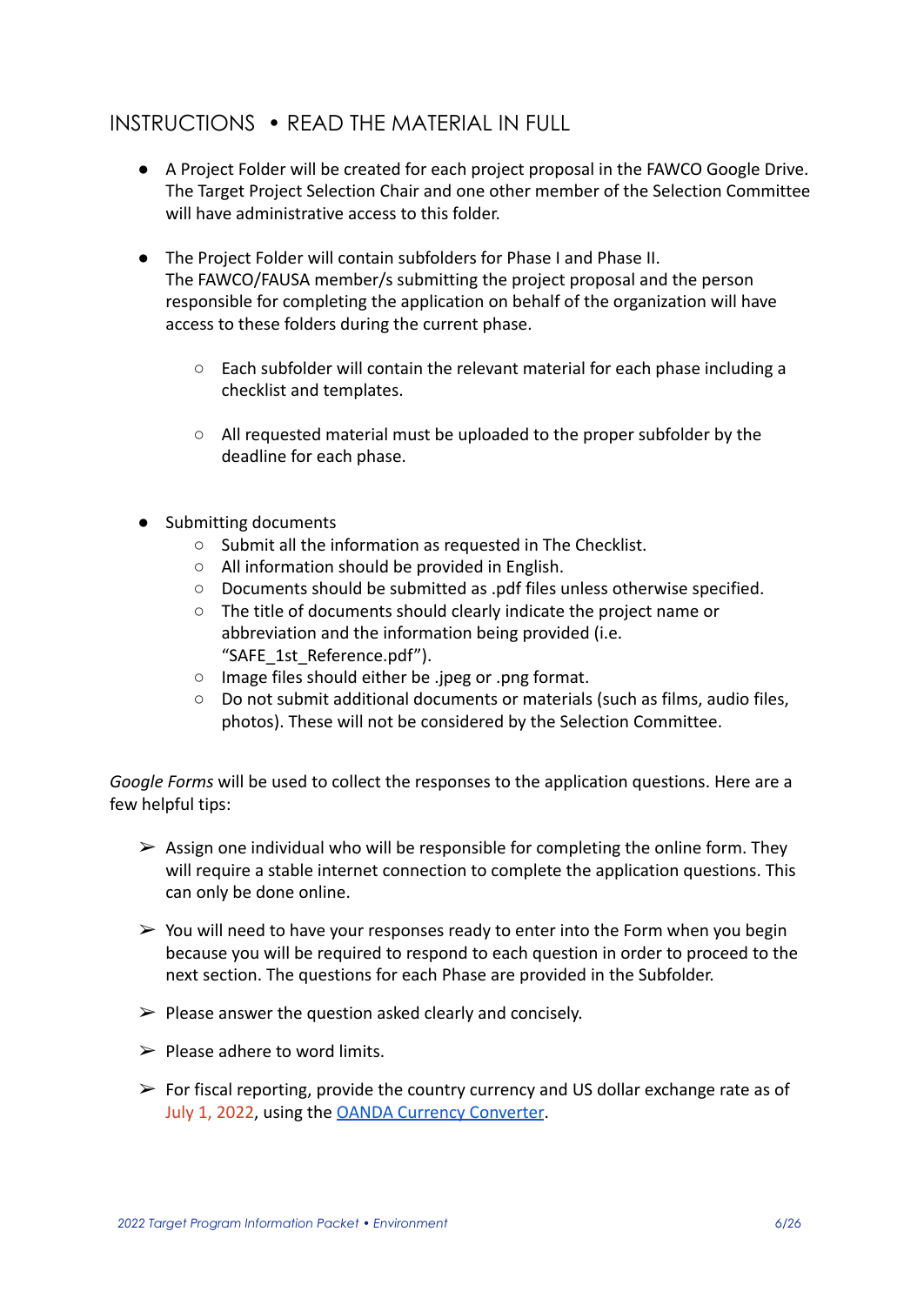- $\triangleright$  After you click SUBMIT, you will receive your responses by email AND have the ability to return to the Form to edit your responses.
- $\triangleright$  You may make changes up until midnight (your time zone) on July 31, 2022.

### *You will find your personal link to the Google Form in the Checklist.*

Spreadsheet templates created using *Google Sheets* are provided to standardize how information is submitted. Please use the templates where provided. Here are a few helpful tips:

- $\triangleright$  You may work in the Templates online if you have a stable internet connection. Alternatively, you can download the Templates as Excel spreadsheets and complete them offline. You will then need to upload the file when you are finished. Please note, Microsoft Excel is the only compatible format. If you do not have this software, you must complete the spreadsheet online using *Google Sheets.*
- ➢ Please rename the file by removing 'Template' and adding the 'Project Name'.
- $\triangleright$  For fiscal reporting, provide the country currency and US dollar exchange rate as of July 1, 2022, using the **[OANDA Currency Converter](https://www.oanda.com/embedded/converter/show/b2FuZGFlY2N1c2VyLy9vYW5kYV9ob21lX3BhZ2U=/0/en/v2016eu)**.

Submission Deadlines

- Phase I
	- Midnight (your time zone) on July 31, 2022.
	- Access to the subfolder will be closed as of 8:00 CET on August 1, 2022.
- Phase II
	- Midnight (your time zone) on November 3, 2022.
	- Access to the subfolder will be closed as of 8:00 CET on November 4, 2022.

<span id="page-6-0"></span>For questions or assistance completing the Target Project Application, please contact [target-application@fawco.org.](mailto:target@fawco.org)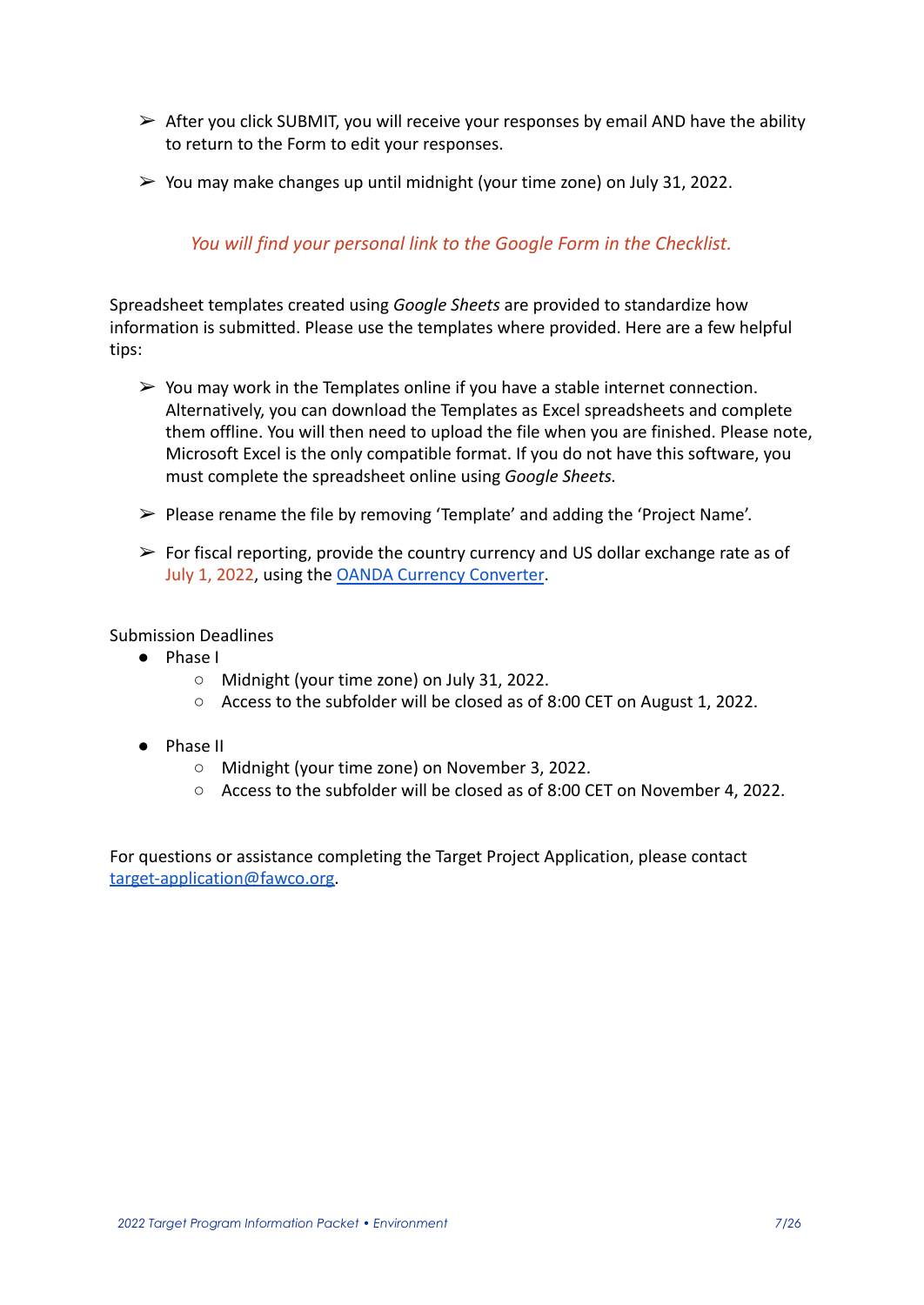## GUIDELINES AND SELECTION CRITERIA

FAWCO and The FAWCO Foundation are seeking applications for transformative projects that focus on our natural environment and empower women and girls to create a sustainable future for all. In general, these projects could tackle the loss of biodiversity, the climate crisis or waste pollution. Some specific examples, but not limited to these, are the preservation of plant or animal species, mitigation of desertification or flooding, promotion of native plants or regenerative agriculture, and reduction of waste in our atmosphere, land, and water. Also, consider how a project may improve the lives of women and girls. Polluted water kills 1.8 million people, mostly children; women represent 80% of those displaced by climate disasters, and 700 million suffer from hunger. A transformative project for women and girls could elevate their health and well-being, educate and introduce new skills and in the process, reduce inequalities. The Target Project is an investment in the future of women and girls in harmony with nature.

Projects can be proposed by both FAWCO and FAUSA members.

The Target Project application process will be done in two phases as outlined in the above timeline.

- Phase I will focus on an overview of both the organization and the project, project funding, and budget, as well as protection policies.
- Phase II will focus on governance, budget and accountability, fundraising, and awareness-raising.

The project budget should be approximately \$140,000 over two years.

To ensure your project is adequately evaluated, it is to your advantage to answer each question fully.

Proposals will be evaluated by a Selection Committee, who will announce a shortlist of 3 proposals in early January 2023, for which Member Clubs will vote. The proposals will be evaluated on the following criteria:

- The project's impact on the Target Issue: *Our Natural Environment: Empowering Women and Girls to Ensure a Sustainable Future*.
- The project should be easy to understand, communicate and promote.
- The project should have clear and specific goals and objectives, with a clear plan that includes monitoring and reporting systems to ensure the project meets its stated goals.
- The project should meet community needs and involve local leaders in planning, implementation, and operation. Projects from grassroots-level organizations are encouraged to apply.
- The project should support [the UN Sustainable Development](https://sdgs.un.org/goals) Goals, with particular emphasis on targets outlined in goals [SDG6](https://www.un.org/sustainabledevelopment/water-and-sanitation/), [SDG7](https://www.un.org/sustainabledevelopment/energy/), [SDG11,](https://sdgs.un.org/goals/goal11) [SDG12](https://sdgs.un.org/goals/goal12), [SDG 13](https://sdgs.un.org/goals/goal13), [SDG14](https://sdgs.un.org/goals/goal14), or [SDG15](https://sdgs.un.org/goals/goal15).
- The project budget should be well developed with adequate detail to assure a thorough understanding of project costs and be in line with the established fundraising goal of \$140,000.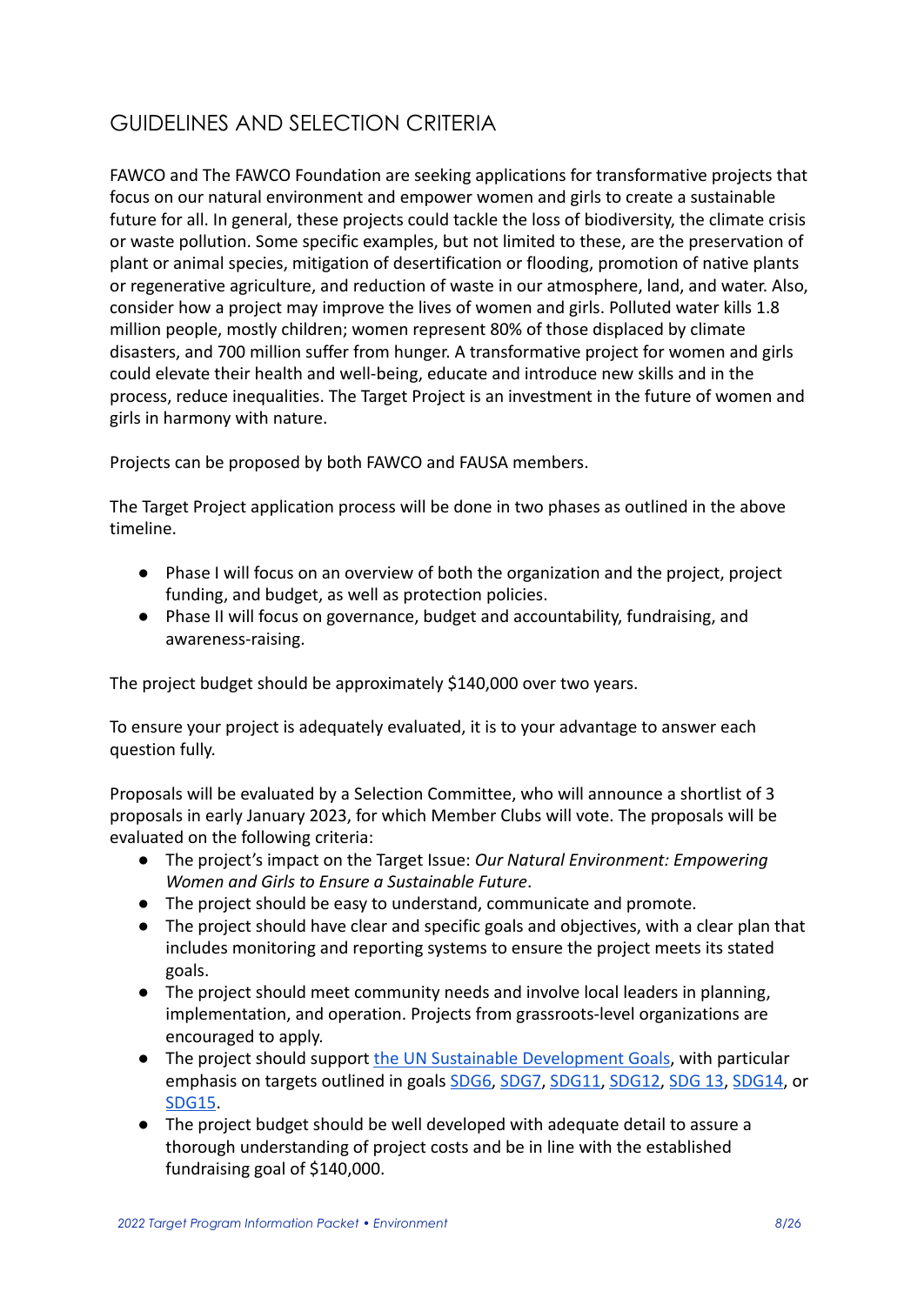- Projects which can draw a tangible connection between donations and services or products provided are preferred.
- The project should be realistic and attainable within the 2-year timetable of the Target Project Fundraising Campaign.
- The project goals and objectives should be sustainable beyond the Target Project's termination in 2025.
- The organization carrying out the project must be able to demonstrate the ability to deliver effective programs with measurable outcomes in response to community needs, financial stability, and strong leadership.
- The Environment should be an important part of the organization's overall mission.
- Organization staff must be willing to share content about the project's impact for use in The FAWCO Foundation fundraising campaign to encourage member-based fundraising activities as well as to attract corporate donors.

*If you are considering nominating a project, please mark your calendar for March 16, 2022. Two information sessions will be offered to review the application and answer your questions. To accommodate different time zones, you may choose from these two times: 2 pm CET and 7 pm CET. You can register for either session on the [FAWCO](https://www.fawco.org/about/how-we-work/fawco-calendar/monthcalendar/2022/3/-) [website](https://www.fawco.org/about/how-we-work/fawco-calendar/monthcalendar/2022/3/-).*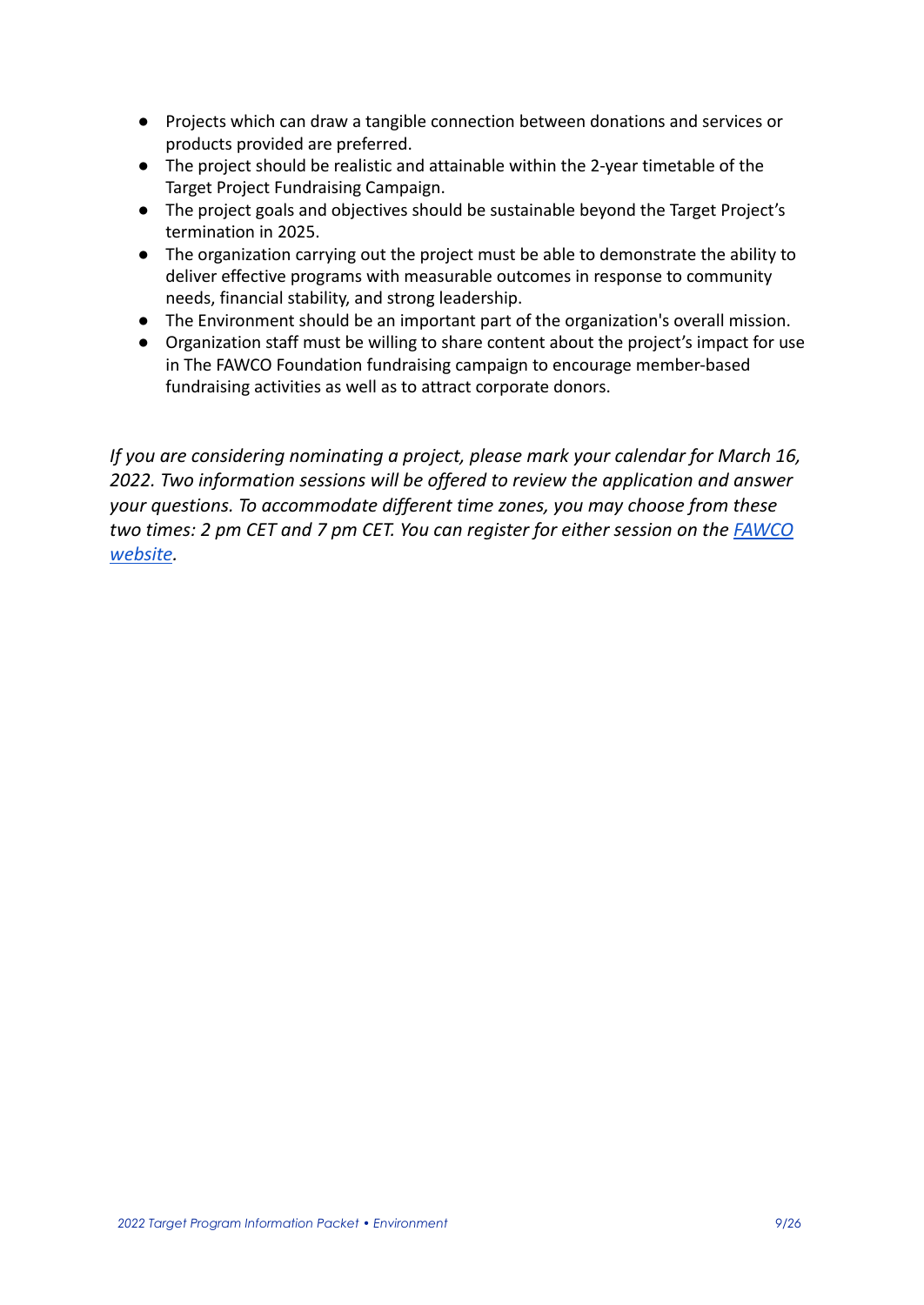## <span id="page-9-0"></span>PHASE I • APPLICATION QUESTIONS

### Project Name Name of the Organization overseeing the project

### *Contact Details*

Please provide the following information for the person who is submitting this application:

- Full name
- Select the FAWCO Club/FAUSA that you are a member of? (drop-down menu)
- Email address
- Mobile Phone (include the country code)

Please provide the following information about the person at the nominated organization who will be responsible for and/or supporting this application:

- Full name
- Title
- Email address
- Phone (include the country code)

### *Project Summary*

- 1. Project Name
- 2. Short Abbreviated Name of the Project
- 3. Name of the Organization overseeing the project
- 4. Country/Countries where the project will be implemented
- 5. Proposed time period of the project
- 6. Funding (for the following questions, please give the figures in US dollars)
	- a. What is the total amount of funding needed for the project?
		- b. What amount of funding are you requesting from FAWCO?
	- c. If more than 20% of the overall project budget is being funded by other organizations, please indicate who they are and how much they are contributing.
- 7. Summary of the proposed project (500 words)

### *Organization Details & Overview*

- 1. Full Legal Name of the Organization
- 2. Short Abbreviated Name of the Organization
- 3. Year the organization was established
- 4. Country/ies of Operation
- 5. Organization's Status (check all that apply)
	- a. Non-profit organization
	- b. Non-governmental organization
	- c. Community-based organization
	- d. Self-help group
	- e. Faith-based organization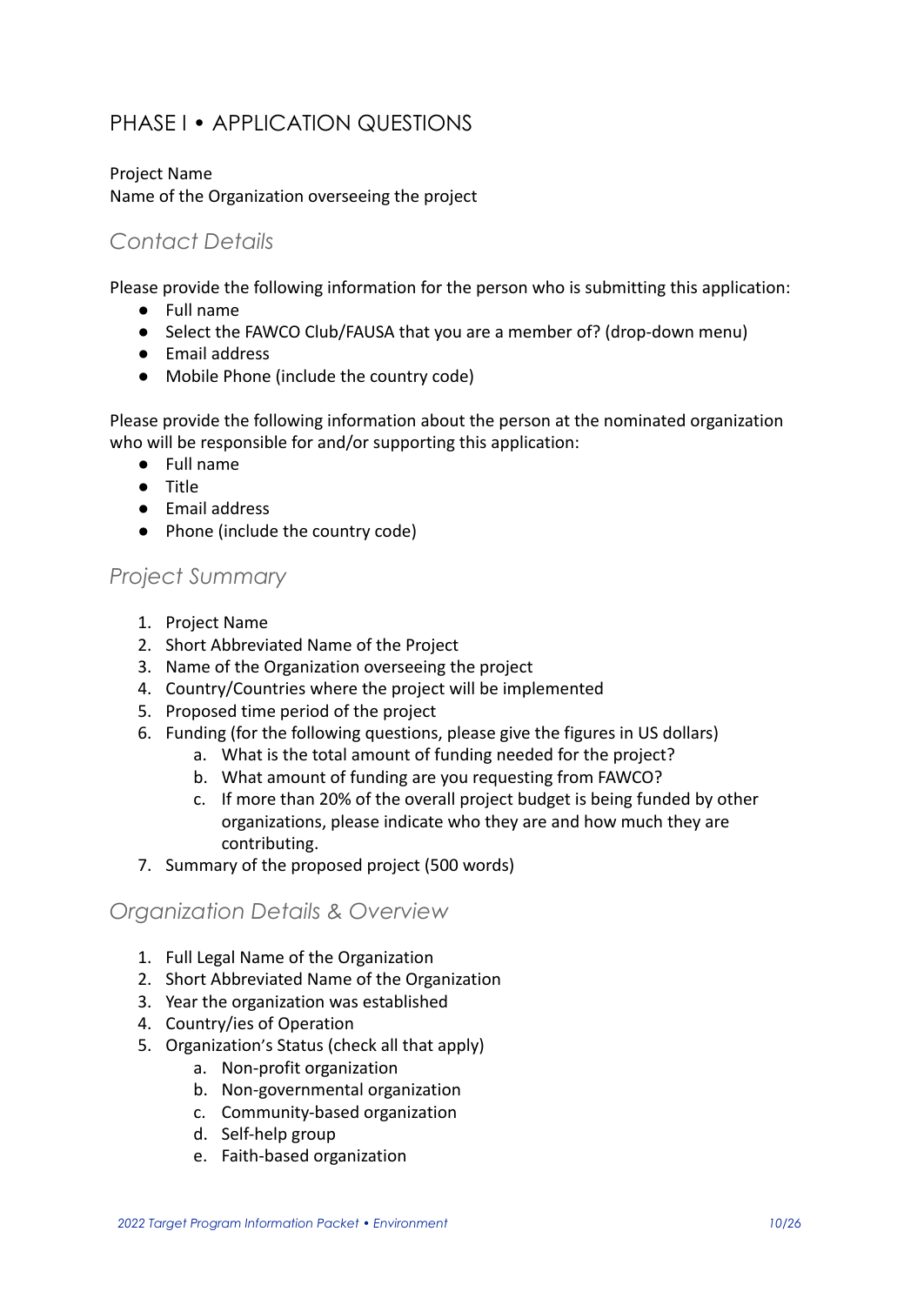- f. Education establishment
- g. Other (Please indicate)
- 6. The total annual budget (in USD) of the Organization for each of the past two (2) years – 2020 and 2021.
- 7. Provide a succinct summary of the organization's mission statement (500 words).
- 8. Give examples and descriptions of projects (maximum 3) the organization has carried out during the past 5 years (250 words each). For each, please provide:
	- Project title, dates, locations, amount spent, and funding sources
	- Impact achieved
	- Explain any obstacles encountered and how they were resolved.

### *Protection Policies*

The following questions address matters related to how the organization works with beneficiaries and volunteers.

- 1. Does your organization work with children or vulnerable persons? If so, please provide a copy of your child/vulnerable persons protection policy? yes/no
- 2. Does your organization work with volunteers? If so, please provide a copy of your volunteer policy? yes/no
- 3. Does your organization have a policy addressing media and the use of images? If so, please provide a copy. yes/no

## *Project Overview*

- 1. Context: identify and define the problem the project seeks to address (300 words)
- 2. Describe the proposed population served and how community needs will be addressed (300 words)
- 3. What are the proposed activities? (200 words)
- 4. List the objectives of the proposed activities (300 words)
- 5. List the proposed outcomes and impact (300 words)
- 6. Explain how this project addresses the Target Issue: *Our Natural Environment: Empowering Women and Girls to Ensure a Sustainable Future* (200 words)
- 7. Explain how the project addresses the UN Sustainable Development Goals ([https://sdgs.un.org/goals\)](https://sdgs.un.org/goals), Specifically the target goals of [SDG6](https://www.un.org/sustainabledevelopment/water-and-sanitation/), [SDG7,](https://www.un.org/sustainabledevelopment/energy/) [SDG11,](https://sdgs.un.org/goals/goal11) [SDG12](https://sdgs.un.org/goals/goal12), [SDG 13,](https://sdgs.un.org/goals/goal13) [SDG14,](https://sdgs.un.org/goals/goal14) or [SDG15](https://sdgs.un.org/goals/goal15). (100 words per SDG)
- 8. Sustainability: How will the project be maintained beyond the duration of the Target Project granting period? (i.e., How can long-term local community ownership be ensured after the project is complete?) (300 words)
- 9. Will there be other partners (local community organizations, donors, governmental agencies) involved in the project? If so, please describe their roles and responsibilities. (200 words per partner)

### *Project Budget/Funding*

You will be asked to submit a Detailed Project Budget. Please do so using the provided template, following the guidelines outlined on the checklist.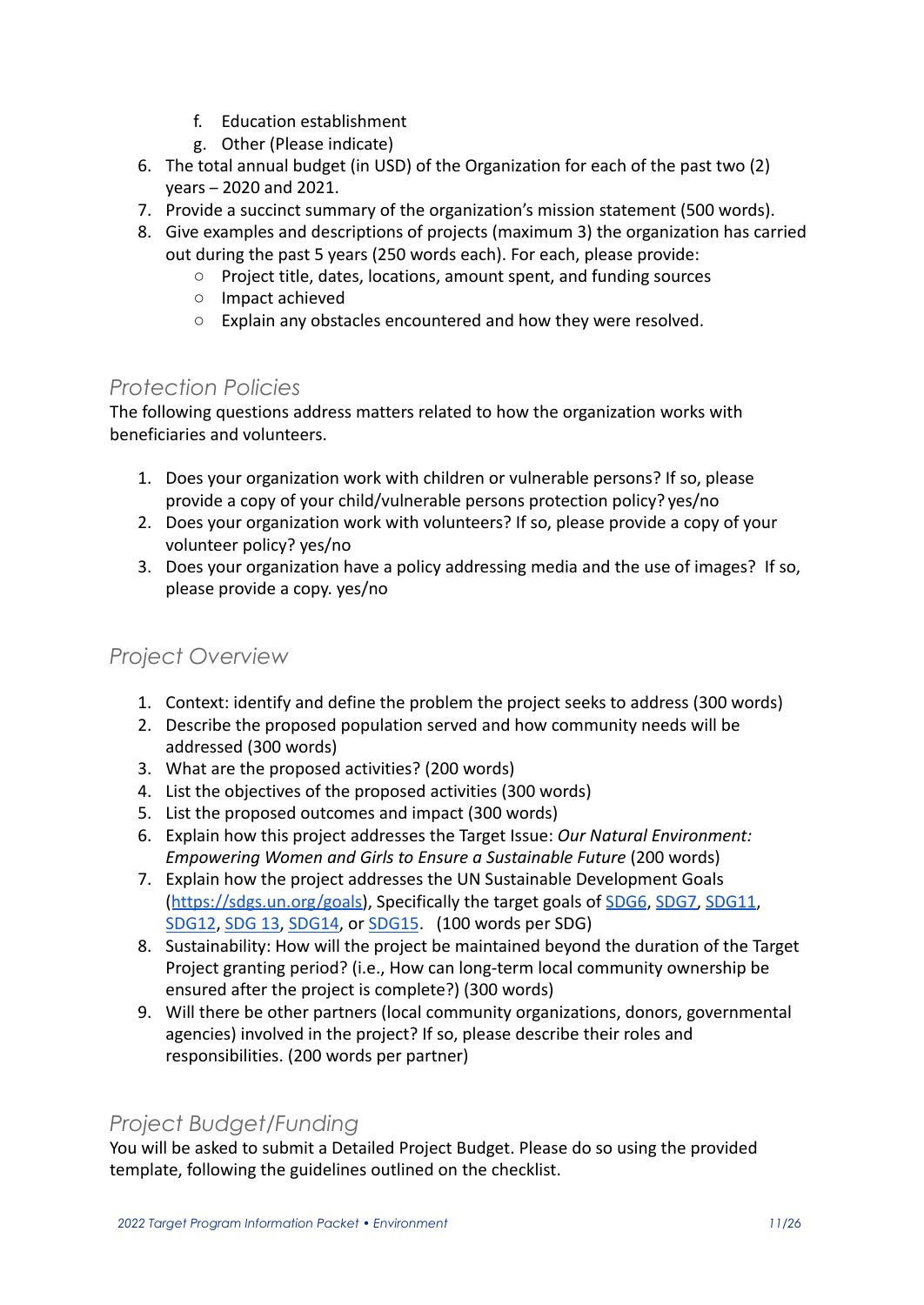- 1. There will be fluctuation in the amounts of funds raised by FAWCO, which will result in variable quarterly distribution amounts. Does the organization have sufficient financial resources to operate with variable quarterly distribution amounts? yes/no
- 2. Explain the minimum quarterly funding necessary to meet the project's goals (200 words)
- 3. Are there specific payment milestones that are needed to carry out this project? (e.g., is seed money needed to launch the project? Does a certain amount of funding need to be provided by a certain date?) (200 words)
- 4. Would there be a need for any additional funding to complete the project? List any other sources of funding for the project and provide their respective percentage of the total project budget. (100 words/source)

### *Thank you!*

You have completed the questions for Phase I.

After you click SUBMIT, you will receive your responses by email AND have the ability to return to the Form to edit your responses. You may make changes up until midnight (your time zone) on July 31, 2022.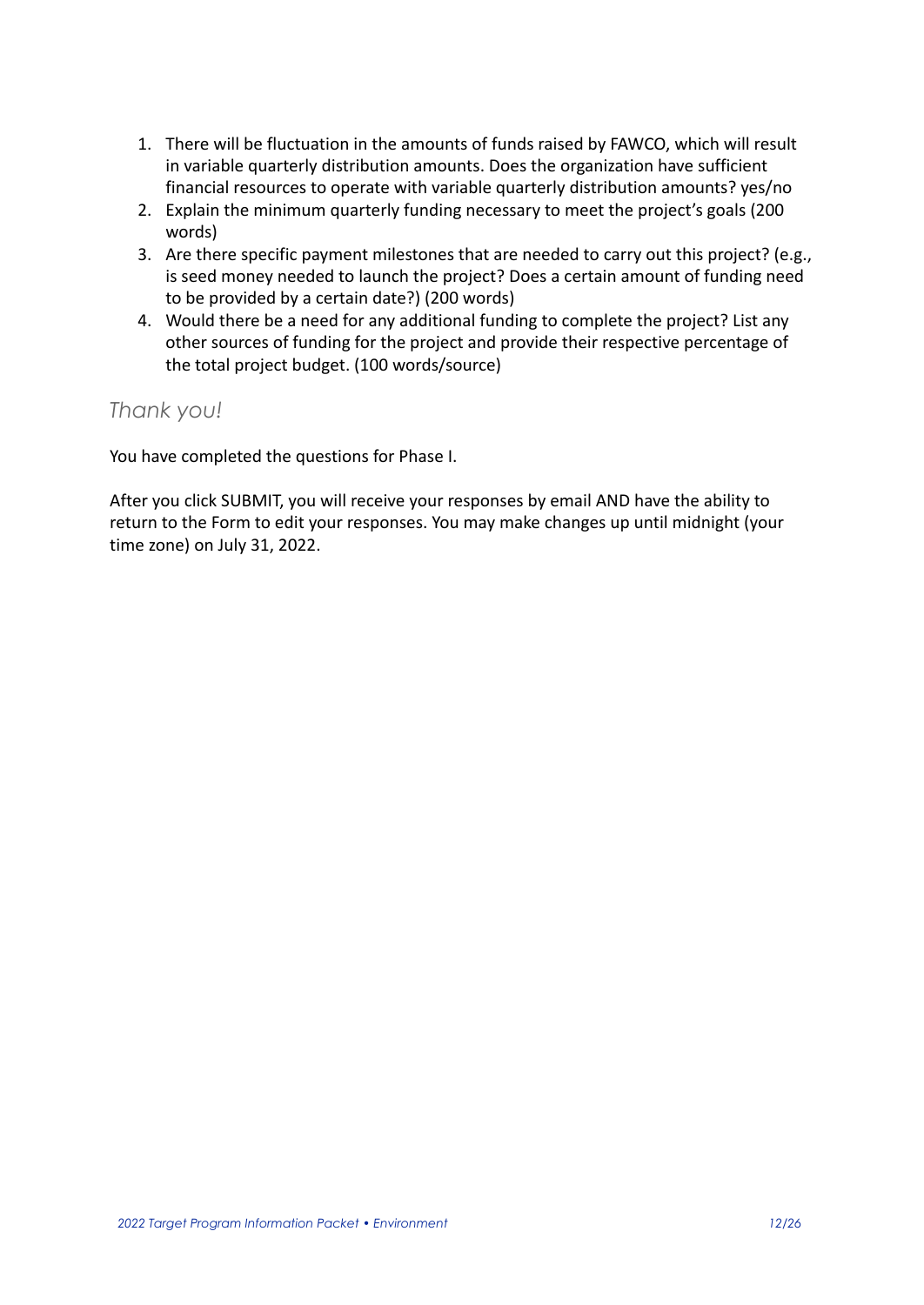## SIGNATURE PAGE

### *In signing this statement the Project Organization:*

- Acknowledges that their project Replace with Project Name is being proposed for selection as the Target Project for the FAWCO Target Program 2022–2025.
- Acknowledges that they have read this Statement of [Agreement Sample](#page-18-0) and agree to these terms should they be selected as the Target Project.

## *The application is being submitted by:*

| Name of applicant                           |  |
|---------------------------------------------|--|
| Full name of FAWCO Member Club / FAUSA      |  |
| Date                                        |  |
| <b>Applicant Signature</b>                  |  |
|                                             |  |
| On behalf of,                               |  |
| Name of Project/Organization Representative |  |

Name of Organization

Date

Project Representative Signature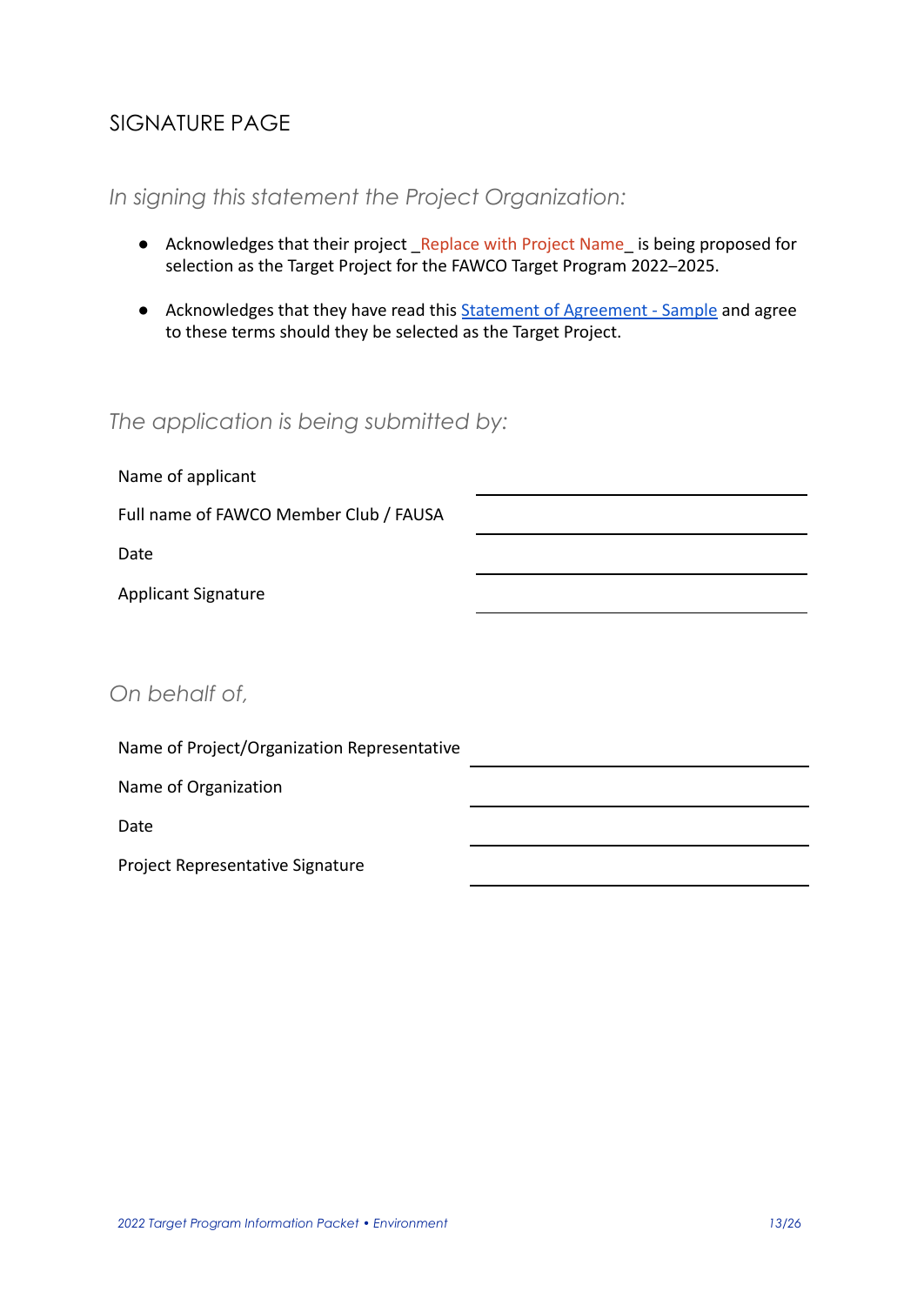## PHASE I • REQUESTED INFORMATION

Organization Documents

- 1. Organizational chart
- 2. Certificate of Incorporation
- 3. Proof of Liability Insurance
- 4. Audited Financial reports for the last two (2) years (2020 and 2021). If audited reports are not available, please provide reviewed reports.
- 5. Organization's current year budget (2022)
- 6. Protection policies:
	- a. Child / Vulnerable Persons Protection policy
	- b. Volunteer policy
	- c. Media/Image policy

If you do not have these policies in place, please find guidance to develop them on the next page.

Project Documents

- 1. Registration/license to operate in the country of project implementation
- 2. Detailed Project Budget (Template provided)

Signature Page

If you are unable to provide any of the above items, please provide an explanation why not.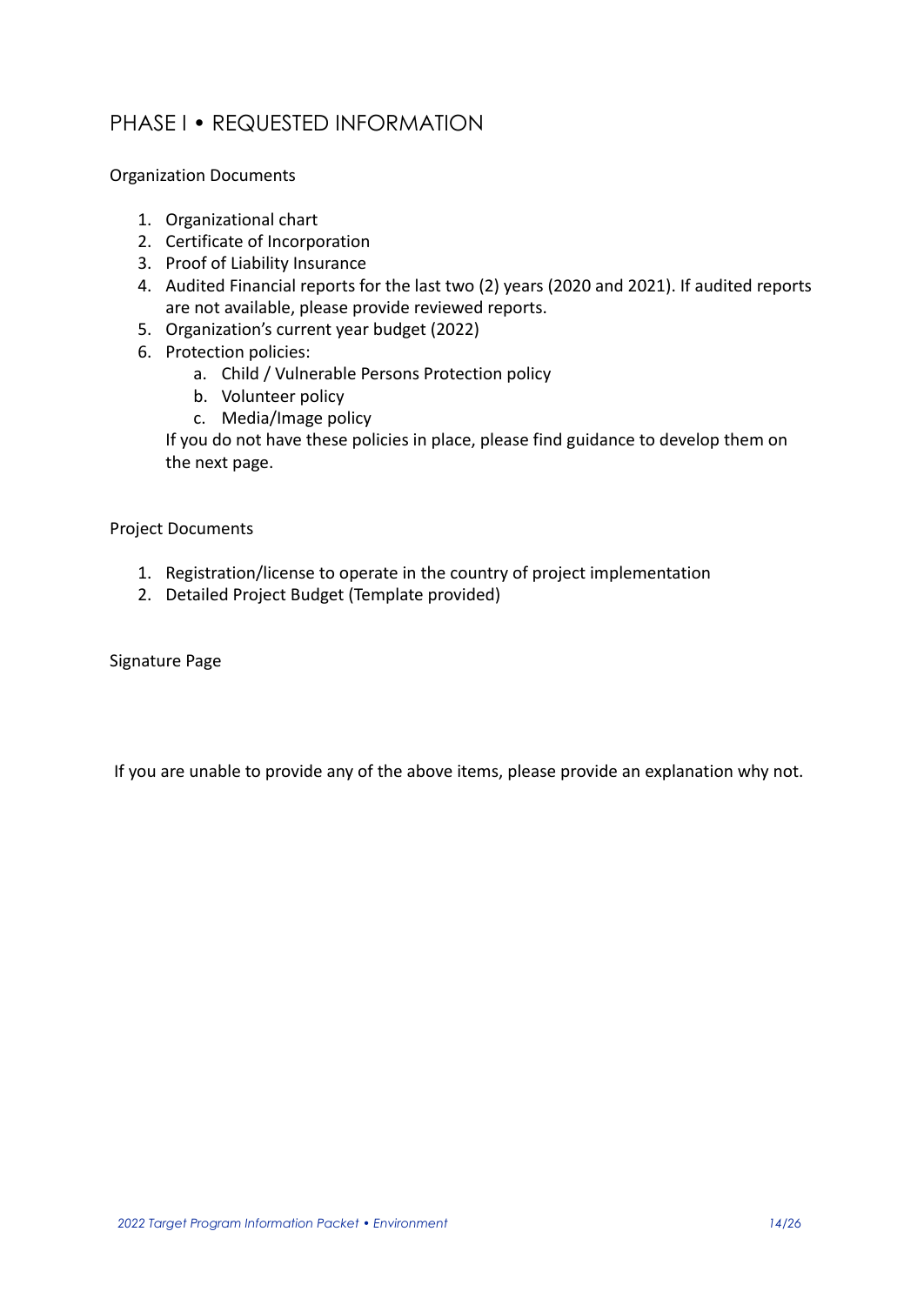## *Child / Vulnerable Persons Protection Policy*

If you do not have a policy in place, please reference these sites for developing one:

- [https://www.unicef.org/supply/documents/policy-conduct-promoting-protection-and](https://www.unicef.org/supply/documents/policy-conduct-promoting-protection-and-safeguarding-children) [-safeguarding-children](https://www.unicef.org/supply/documents/policy-conduct-promoting-protection-and-safeguarding-children)
- [https://eurochild.org/uploads/2020/11/Eurochild\\_Child\\_Protection\\_Policy.pdf](https://eurochild.org/uploads/2020/11/Eurochild_Child_Protection_Policy.pdf)
- [https://www.caritas.org/wordpress/wp-content/uploads/2019/02/Caritas-Internatio](https://www.caritas.org/wordpress/wp-content/uploads/2019/02/Caritas-Internationalis-Children-and-Vulnerable-Adults-Safeguarding-Policy.pdf) [nalis-Children-and-Vulnerable-Adults-Safeguarding-Policy.pdf](https://www.caritas.org/wordpress/wp-content/uploads/2019/02/Caritas-Internationalis-Children-and-Vulnerable-Adults-Safeguarding-Policy.pdf)

### *Volunteer Policy*

If you do not have a policy in place, please reference these guides for developing one:

- [https://www.volunteer.ie/wp-content/uploads/2017/07/Developing-a-Volunteer-Poli](https://www.volunteer.ie/wp-content/uploads/2017/07/Developing-a-Volunteer-Policy-for-your-organisation.pdf) [cy-for-your-organisation.pdf](https://www.volunteer.ie/wp-content/uploads/2017/07/Developing-a-Volunteer-Policy-for-your-organisation.pdf)
- [https://www.councilofnonprofits.org/sites/default/files/documents/Model%20Vol%2](https://www.councilofnonprofits.org/sites/default/files/documents/Model%20Vol%20Handbook%20policies%20and%20proc.pdf) [0Handbook%20policies%20and%20proc.pdf](https://www.councilofnonprofits.org/sites/default/files/documents/Model%20Vol%20Handbook%20policies%20and%20proc.pdf)
- [https://cdn.ymaws.com/www.volunteertoronto.ca/resource/resmgr/Online\\_Resourc](https://cdn.ymaws.com/www.volunteertoronto.ca/resource/resmgr/Online_Resources/Workbook/Volunteer_Handbook_Final.pdf) [es/Workbook/Volunteer\\_Handbook\\_Final.pdf](https://cdn.ymaws.com/www.volunteertoronto.ca/resource/resmgr/Online_Resources/Workbook/Volunteer_Handbook_Final.pdf)

## *Media / Image Policy*

If you do not have a policy in place, please reference these sites for developing one:

- <https://www.unicef.org/media/reporting-guidelines>
- <https://www.photographerswithoutborders.org/code-of-ethics>
- [https://www.wateraid.org/uk/sites/g/files/jkxoof211/files/ethical-image-policy-janua](https://www.wateraid.org/uk/sites/g/files/jkxoof211/files/ethical-image-policy-january-2021.pdf) [ry-2021.pdf](https://www.wateraid.org/uk/sites/g/files/jkxoof211/files/ethical-image-policy-january-2021.pdf)
- [https://media.msf.org/Docs/MSF/Media/TRMisc/1/f/c/9/MSFMSC5608.pdf?d636523](https://media.msf.org/Docs/MSF/Media/TRMisc/1/f/c/9/MSFMSC5608.pdf?d63652301670) [01670](https://media.msf.org/Docs/MSF/Media/TRMisc/1/f/c/9/MSFMSC5608.pdf?d63652301670)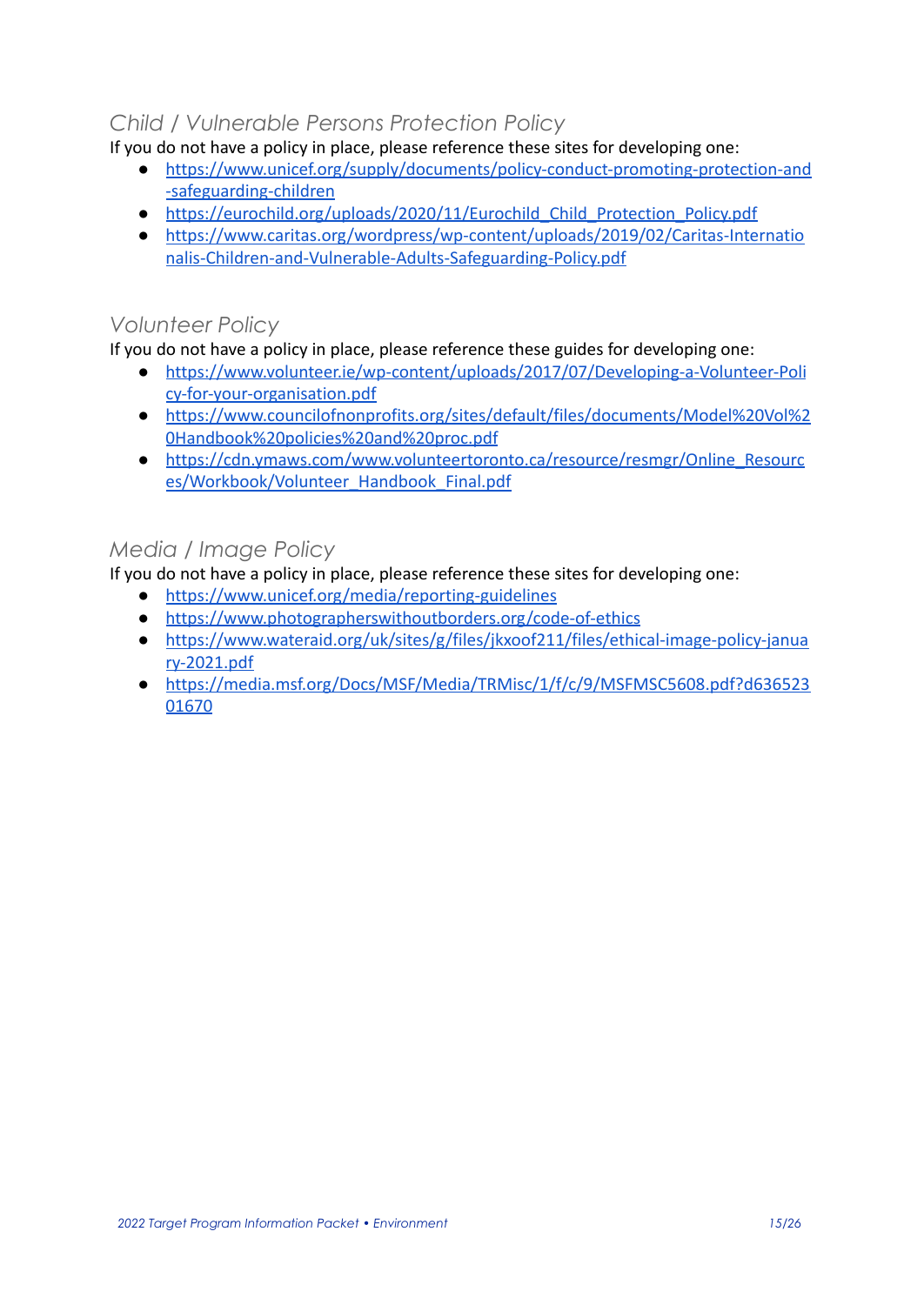## <span id="page-15-0"></span>PHASE II • APPLICATION QUESTIONS

Project Name Name of the organization overseeing the project Organization's website On which social media platforms are you active? Facebook / Instagram / Twitter / LinkedIn / Other

## *Organization Representatives*

Please submit a CV for each of the individuals named below.

Provide contact information for the individual/s responsible for overseeing the organization.

- Full name/s of responsible person/s
- Title/s
- Email Address/es
- Phone number/s (include the country code)

Provide contact information for the individual/s responsible for the implementation of the project.

- Full name/s of responsible person/s
- Title/s
- Email Address/es
- Phone number/s (include the country code)

Provide contact information for the individual/s responsible for financial oversight of the project.

- Full name/s of responsible person/s
- Title/s
- Email Address/es
- Phone number/s (include the country code)

### *Organization Overview*

- 1. Does your organization have a formal partnership with the government? If yes, please briefly describe. (200 words)
- 2. List and describe the organization's affiliations and partnerships with other NGOs, non-profits, communities, religious organizations. (200 words per partnership)
- 3. Please list the names of all persons appointed and their titles to the Board of Directors and/or other advisory committees.
- 4. Organization staff
	- a. Number of staff globally
	- b. Number of staff in-country
	- c. What is the gender breakdown (total number male:female) of staff in-country?
	- d. Will any of the current staff person/s be involved in this project? yes/no
	- e. If yes, indicate the staff members' roles in relation to this project.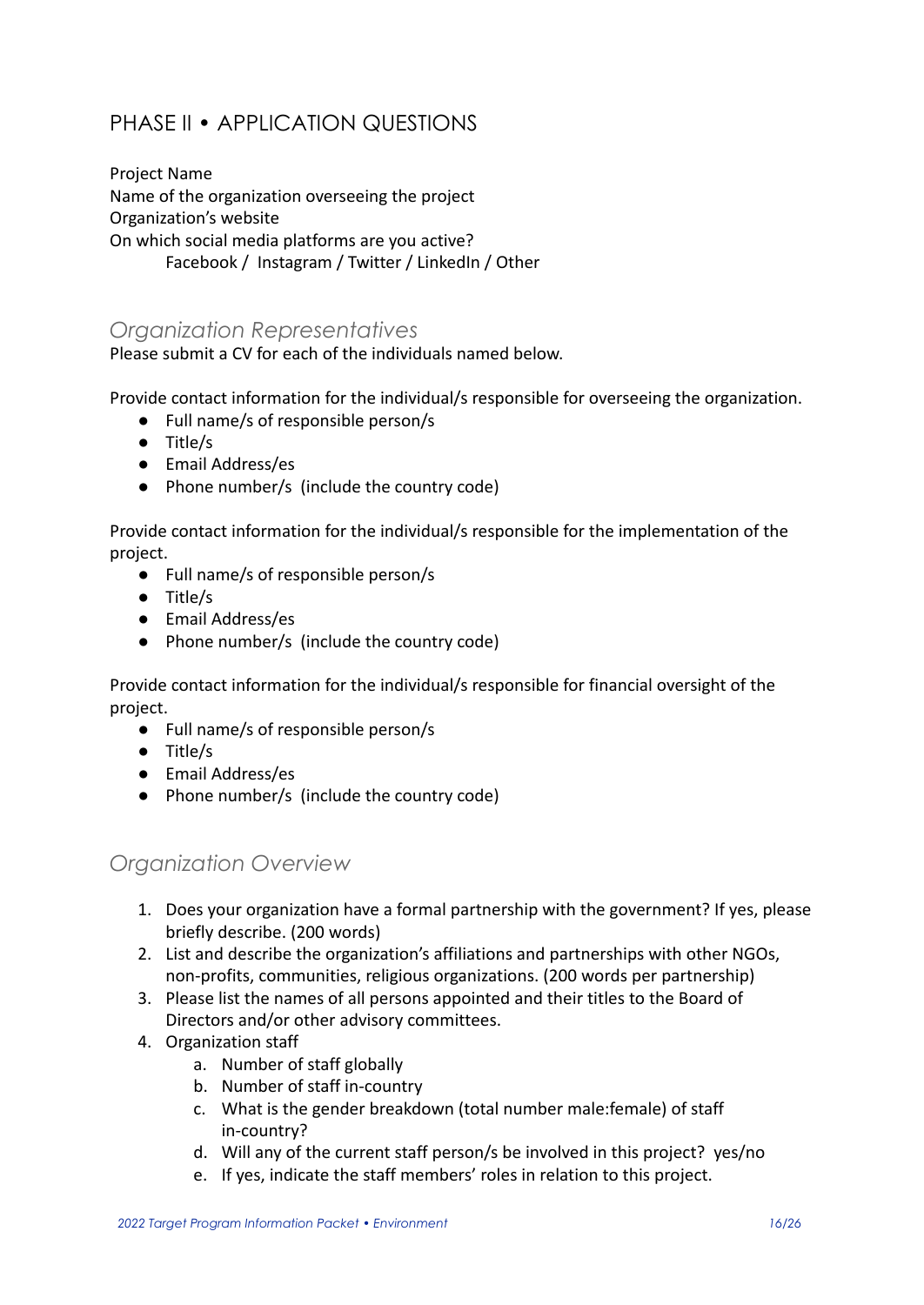- 5. Volunteers
	- a. Does your organization have a volunteer program? yes/no
	- b. Do volunteers work in-country? yes/no/not applicable
	- c. Are volunteers allowed to work with children or other vulnerable persons? yes/no/not applicable
	- d. If yes, please describe your volunteer program with specific reference to volunteer selection/eligibility and training. (200 words)

### *Organization and Project Accountability*

Templates for the following are provided in the Project Folder.

- 1. Simple Logic Model
- 2. Project Timeline
- 3. Risk Assessment
- 4. Minimum Financial Standards Scoresheet
- 5. MEAL Plan (plan for monitoring, evaluation, accountability, and learning)

### *Fundraising, Awareness Raising and Promotion*

All funds for this grant will be provided through fundraising efforts. It is therefore important that we are able to effectively promote the project and raise awareness about the issues the project addresses.

- 1. Describe how you would work with the Target Program Chair to promote and raise awareness of this project to FAWCO Member Clubs. (500 words)
- 2. Would it be possible to arrange a site visit for FAWCO/FAUSA members? yes/no/maybe

### *Thank you!*

You have completed the questions for Phase II.

After you click SUBMIT you will receive your responses by email AND have the ability to return to the Form to edit your responses. You may make changes up until midnight (your timezone) of November 3, 2022.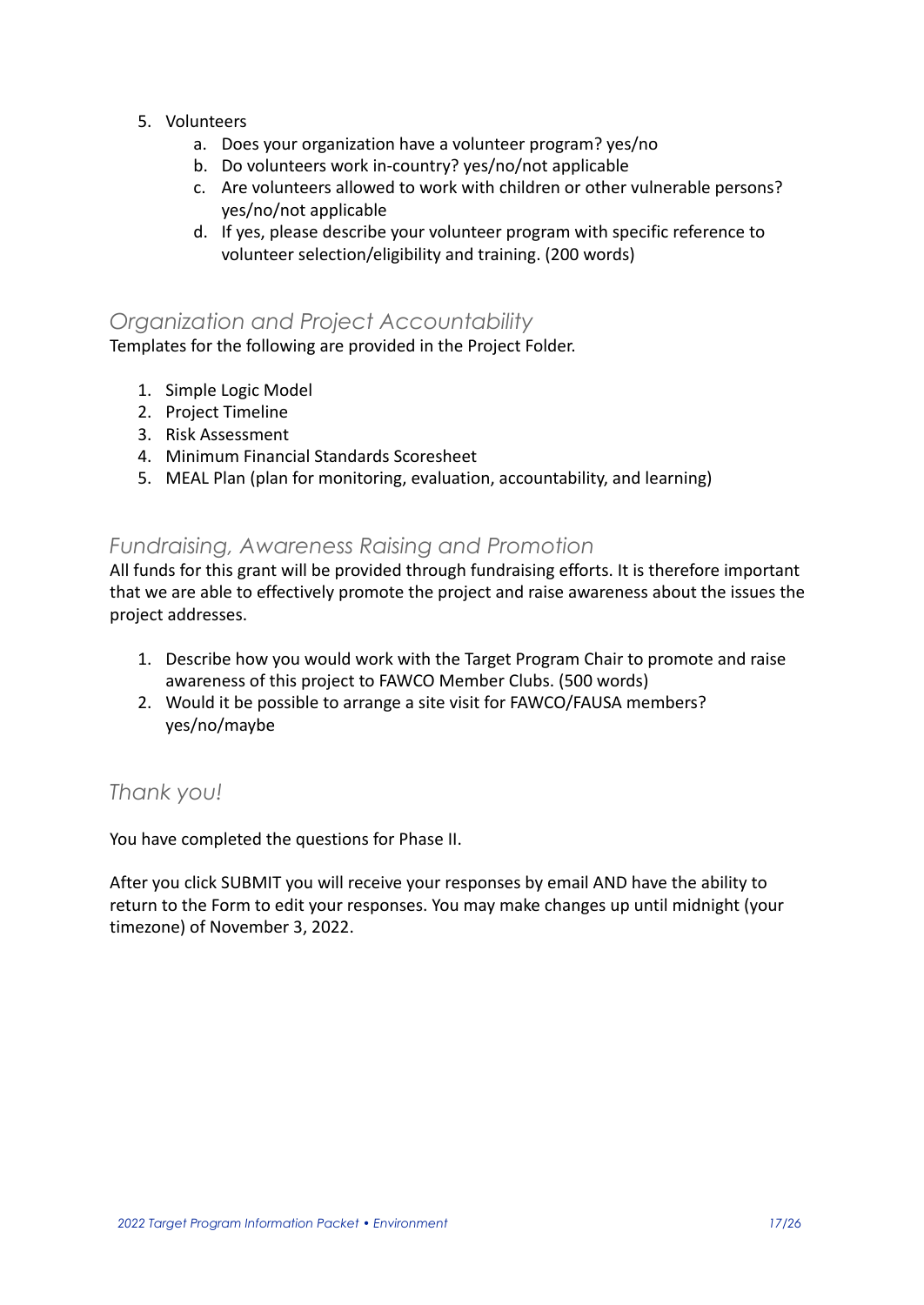## PHASE II • REQUESTED INFORMATION

CVs of the following persons

- 1. The person/s overseeing the organization.
- 2. The person/s responsible for the implementation of the project.
- 3. The person/s responsible for financial oversight of the project

A digital image of the organization's logo (file specifications: high resolution/300 dpi; file type: .jpg or .png).

If your organization has partnerships with government agencies, please provide relevant agreements and/or letters of support for this application.

Two letters of references from either a donor, partner organization, non-profit, NGO, or other government entity. If possible, please provide at least one international reference.

Simple Logic Model (Template provided)

Project Timeline (Template provided)

Risk Assessment (Template provided)

Minimum Financial Standards Scoresheet (Template provided)

MEAL Plan (plan for monitoring, evaluation, accountability, and learning) (Template provided)

If you are unable to provide any of the above items, please provide an explanation why not.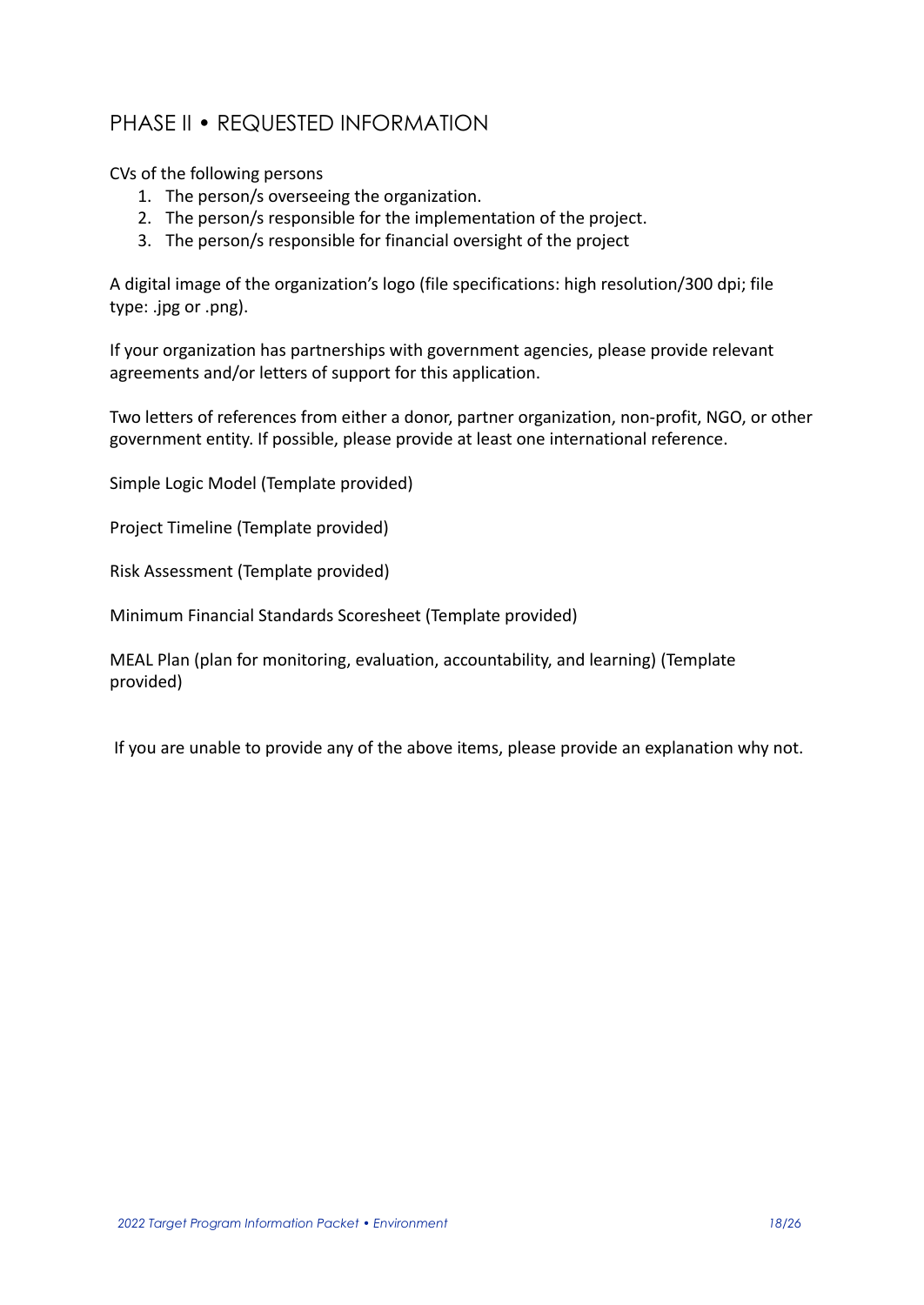## <span id="page-18-0"></span>STATEMENT OF AGREEMENT - SAMPLE

This is an agreement between The FAWCO Foundation, FAWCO, and Organization Name, hereinafter referred to as *Project Organization.*

The purpose of this agreement is to clearly define the roles, responsibilities, and deliverables of each party as they relate to the Target Project period from 2023–2025.

#### **Target Program Overview**

In 2009, FAWCO and The FAWCO Foundation launched the Target Program to unite all Member Clubs in supporting a single global initiative. As a recognized United Nations NGO with special consultative status to ECOSOC (UN Economic and Social Council), we enable our members to coordinate, collaborate and participate in making positive social change. The Target Program demonstrates the power of FAWCO Member Clubs working together toward a common goal to increase knowledge and awareness of the global issues impacting women.

At the FAWCO Interim Meeting on March 4–6, 2022, Our Natural Environment: Empowering Women and Girls to Ensure a Sustainable Future, was announced as the overarching theme for the FAWCO Target Program 2022 – 2025. Target Programs follow a three-year cycle of issue awareness and education, project selection, fundraising, project monitoring, review and evaluation:

| March 2022        | Education and Awareness begins on the Environment theme  |
|-------------------|----------------------------------------------------------|
| March 2023        | Target Project announced & Fundraising Campaign launched |
| February 28, 2025 | <b>Fundraising Campaign ends</b>                         |

### **Selected Target Project**

The FAWCO member clubs voted in February 2023 that the Project Organization's project will support our common goal for Our Natural Environment: Empowering Women and Girls to Ensure a Sustainable Future.

Project Name:

Organization Name: (FULL LEGAL NAME and Nicknames)

Address of Organization: (Legal Address)

Telephone Number: (country code and number)

Organization Website: (organization.org)

#### **Target Project Financial Overview:**

Please provide a project breakdown to address the functions/categories for the funding request.

- Project goals and objectives:
- Project milestones and timeline:
- Project monitoring and reporting system:
- Specific use of funds received: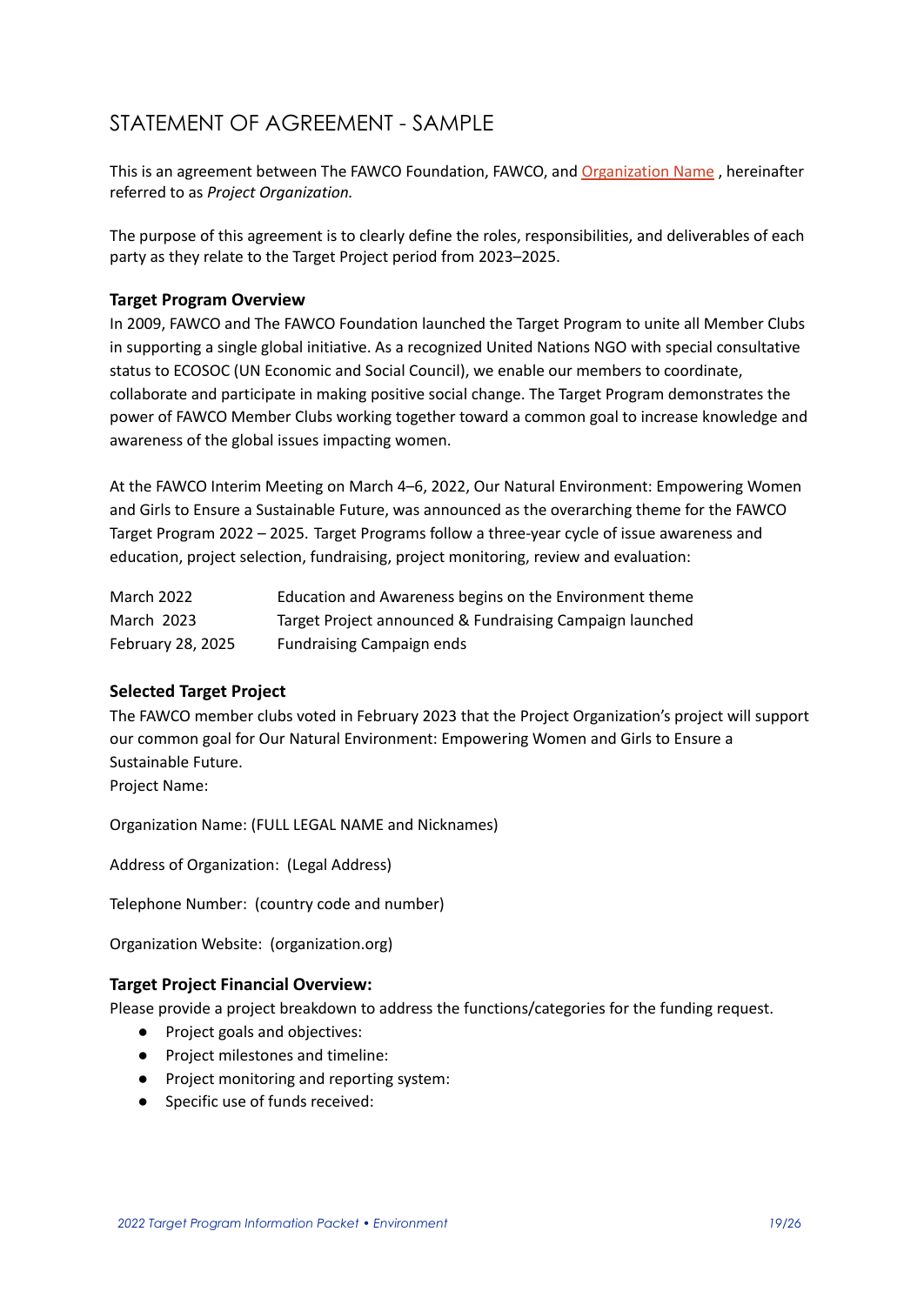#### **Fundraising Goal:**

The Fundraising Goal for the Target Project is: \$140,000

The FAWCO Foundation will strive to attain the financial goal for the Target Project; however this statement of agreement *does not* act as a guarantee that the proposed amount will be raised. The FAWCO Foundation cannot be held responsible if the goal is not met.

### **Project Organization Deliverables**

- The Project Organization shall assign a single point of contact for all inquiries and information. The Project Organization shall not make direct contact with any FAWCO Member Club. If the single point of contact changes, the Project Organization will immediately inform the FAWCO Target Chair.
- The Project Organization will participate as requested with The FAWCO Foundation Target Fundraising Coordinator to develop and implement a fundraising strategy. The Project Organization staff will share content about the project's educational value for use in The FAWCO Foundation fundraising campaign to attract donors and to enable club-based fundraising activities; including examples of past fundraising campaigns.
- A Project/Organization executive or authorized representative must be present at the March 2023 FAWCO Biennial meeting (location to be announced) to present the Target Project goals and impact, meet the FAWCO membership (donor base) and launch the fundraising campaign. The Project Organization is responsible for their travel costs for this trip.
- The Project Organization will provide media permission rights to FAWCO to use the materials presented in their monthly reports; FAWCO marketing materials, mailings, and newsletters for Member Club updates; and websites of FAWCO, The FAWCO Foundation, and FAUSA.
- **● Project Status Reporting:**
	- a. The Project Organization will submit Monthly Status Reports on the project to the FAWCO Target Chair. This should include photographs, testimonials from staff and participants, impact, etc.
	- b. The Project Organization will submit an Annual Report every January through project completion.
	- c. The Project Organization will submit a Final Report to the FAWCO Target Chair within 6 months of project completion.
- **● Financial Reporting:**
	- a. The Project Organization will submit quarterly and semi-annual Financial Reports (January and July) outlining the use of the funds to the Target Chair through project completion.
	- b. The Project Organization will submit a complete project accounting, which will serve as the Final Financial Report, to the Target Chair within six months of project completion.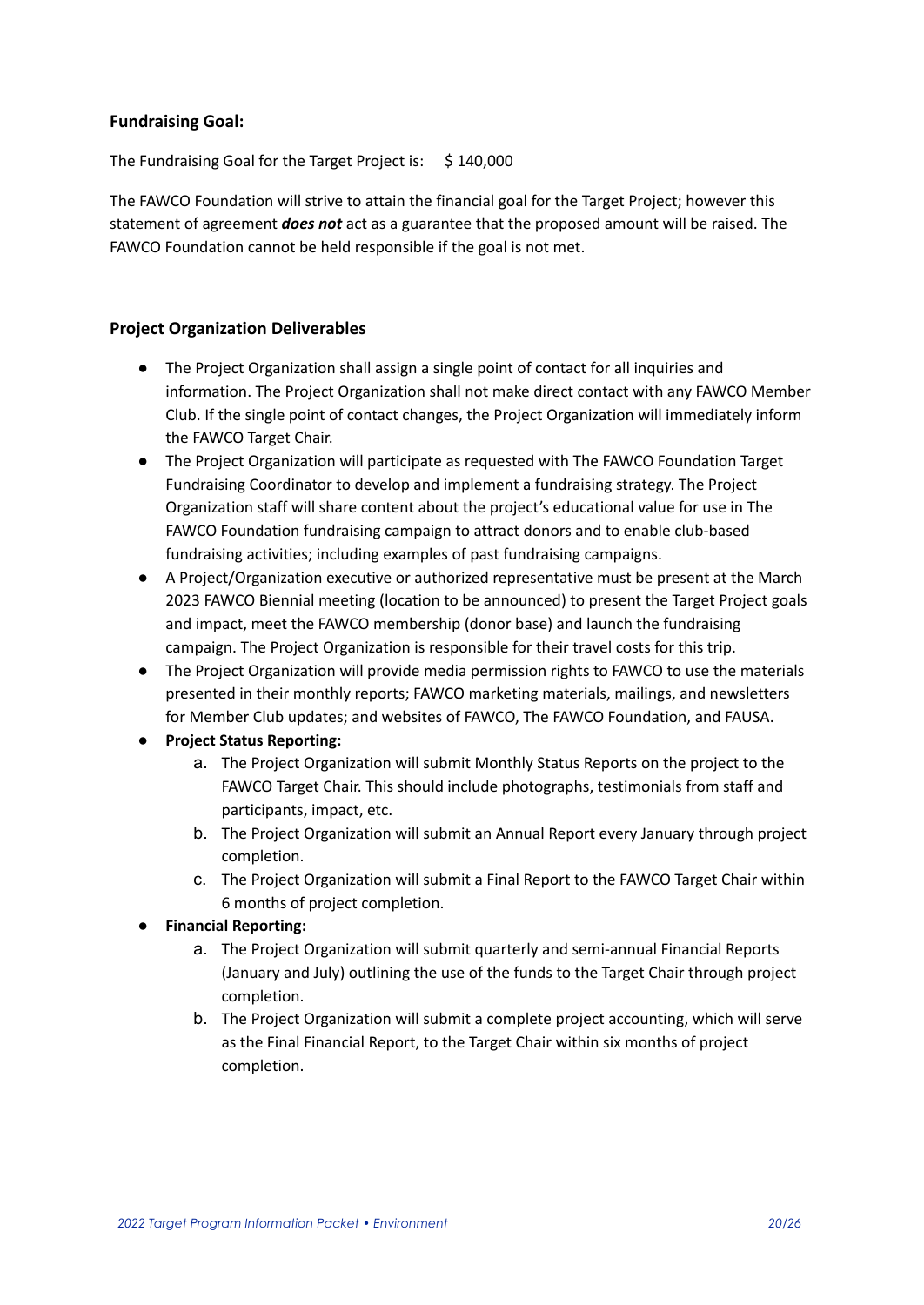### **Deliverables from The FAWCO Foundation**

- In 2023, per the timeline, The FAWCO Foundation will initiate a two-year fundraising campaign to support and coordinate the FAWCO Member Clubs' fundraising efforts for the Target Project.
- This campaign will be managed by The Target Fundraising Coordinator and the monies will be administered by The FAWCO Foundation Treasurer.
- The FAWCO Foundation Treasurer will disburse funds to the Project Organization in US dollars.
- Funds collected during the duration of this agreement will be disbursed on a quarterly basis within thirty (30) days after the end of each calendar quarter in the most cost-effective method (check or bank transfer).
- The final payment is estimated to be made in April 2025.

### **Deliverables from FAWCO**

- The Target Program is managed by the FAWCO Target Chair. The FAWCO Target Chair will act as the single point of contact for the Project Organization. If this contact changes, FAWCO shall immediately inform the single point of contact for the Project Organization.
- FAWCO will offer the Project Organization an opportunity to present at the 2024 Annual Meeting (location to be determined).
- FAWCO is responsible for promotional support and advocacy of the Project Organization's mission among FAWCO and FAUSA members, partners and the outside community through its publications and media.
- FAWCO will grant the Project Organization permission to post in the FAWCO Facebook (closed) group during the Target Project cycle (2023–2025). FAWCO retains the right to review and remove any inappropriate content.
- FAWCO will add the Project Organization single point of contact to the distribution list for the Target Bulletin.

### **Key Contacts:**

| The FAWCO Foundation                 | <b>FAWCO</b>                                    | The Project Organization                                     |
|--------------------------------------|-------------------------------------------------|--------------------------------------------------------------|
| Treasurer<br>Email<br>Tel:<br>Skype: | <b>Target Chair</b><br>Email:<br>Tel:<br>Skype: | NAME, Single Point of<br>Contact<br>Email:<br>Tel:<br>Skype: |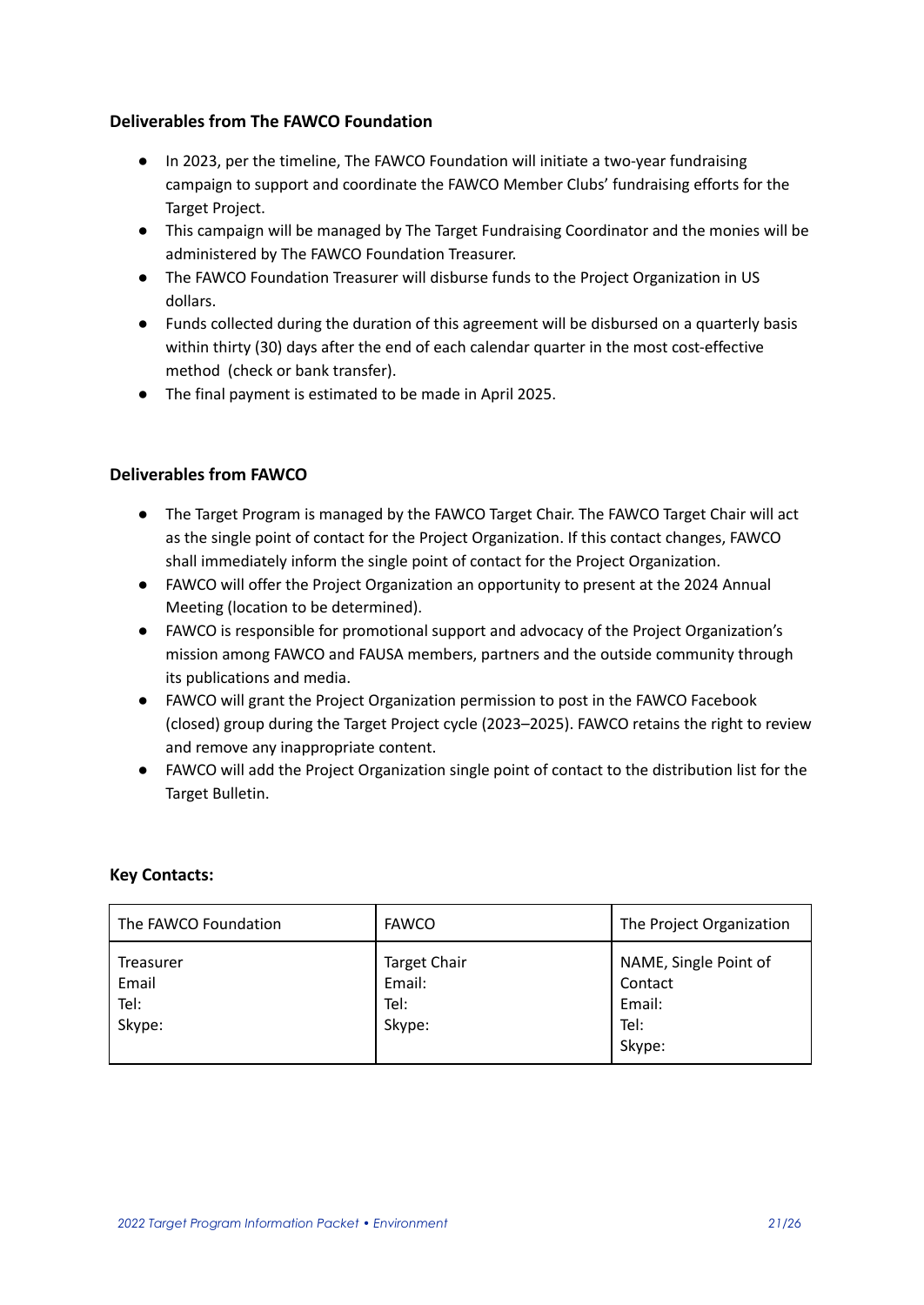#### **Publicity Clause:**

The Project Organization grants use of their name and logo to FAWCO, The FAWCO Foundation, and FAUSA for use in our internal and external publications, promotional materials and digital media for the duration of the Target Program. Additionally, the Project Organization agrees that The FAWCO Foundation, FAWCO and FAUSA may continue to use their name and logo in the Target Program archive upon completion of this Target Program cycle.

The Project Organization must obtain prior approval for use of The FAWCO Foundation and FAWCO names, logos or specific organizational content.

All parties' signatures below indicate agreement to adhere to the provisions listed in this document and submitted to The FAWCO Foundation.

#### **Project Organization Representative's signature:**

| <u> 1980 - Jan James James James James James James James James James James James James James James James James J</u> |                                                                                                                                                                                                                               |
|----------------------------------------------------------------------------------------------------------------------|-------------------------------------------------------------------------------------------------------------------------------------------------------------------------------------------------------------------------------|
|                                                                                                                      |                                                                                                                                                                                                                               |
| The FAWCO Foundation Representative's signature:                                                                     |                                                                                                                                                                                                                               |
|                                                                                                                      |                                                                                                                                                                                                                               |
|                                                                                                                      |                                                                                                                                                                                                                               |
| <b>FAWCO Representative's signature:</b>                                                                             |                                                                                                                                                                                                                               |
|                                                                                                                      | Date: Date: Date: Date: Date: Date: Date: Date: Date: Date: Date: Date: Date: Date: Date: Date: Date: Date: Date: Date: Date: Date: Date: Date: Date: Date: Date: Date: Date: Date: Date: Date: Date: Date: Date: Date: Date: |
|                                                                                                                      |                                                                                                                                                                                                                               |

| <b>Attachments:</b> |
|---------------------|
|---------------------|

Application

Signature Page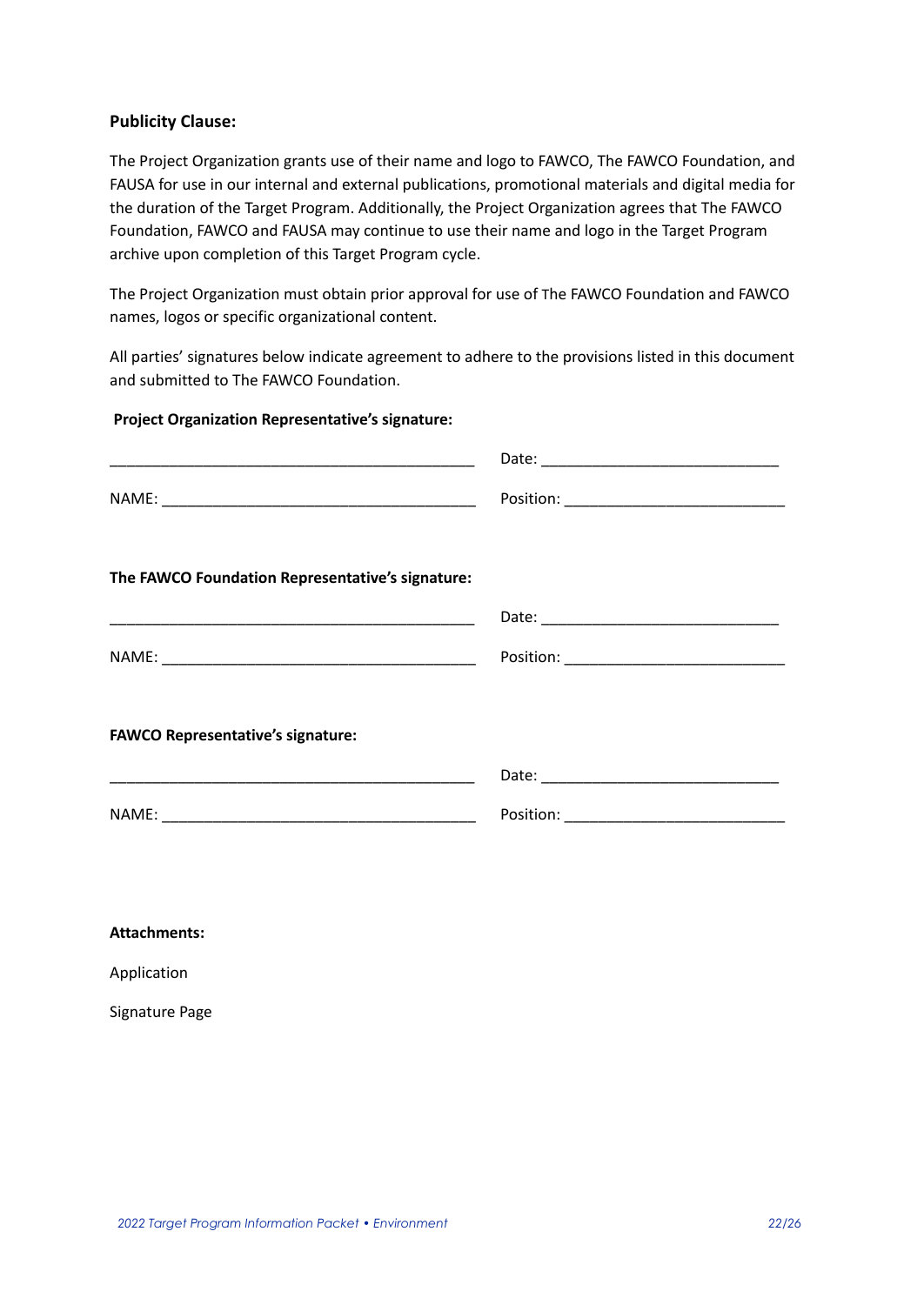#### **INFORMATION REQUIRED FOR PAYMENTS TO BE MADE TO**

#### **PROJECT ORGANIZATION**

Tax ID Number:

Project Organization payment information:

Check information:

Make check payable to:

Address to mail check:

Telephone number:

Bank transfer information:

Beneficiary Name:

Beneficiary Address:

Beneficiary Bank Name:

Bank Address:

Bank Account Number:

IBAN Number:

Swift Code:

**NOTE:** *If any of the above information changes, please notify The FAWCO Foundation Treasurer immediately to avoid delay in payment.*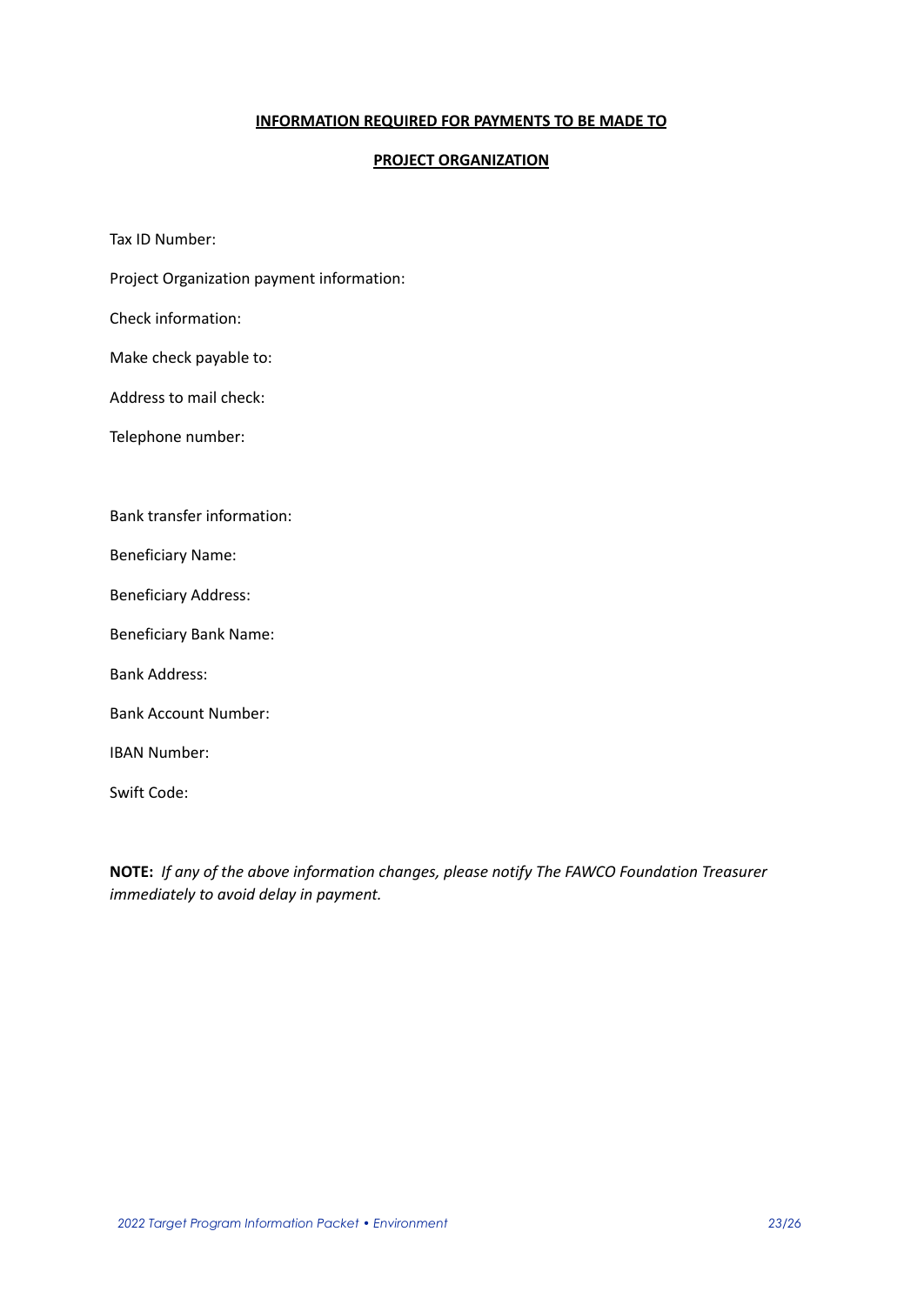## <span id="page-23-0"></span>*FAQs • Frequently Asked Questions*

### **Q. Explanation of terminology used in FAWCO: What do all these terms mean?**

### **A.** This should help:

| <b>Target Program</b>                          | The full program cycle includes several phases: Target Issue<br>Selection, Target Project Selection, Target Issue Education and<br>Awareness, Fundraising, and Review. Cycles will run consecutively<br>to provide a one-year break between fundraising phases. |
|------------------------------------------------|-----------------------------------------------------------------------------------------------------------------------------------------------------------------------------------------------------------------------------------------------------------------|
| <b>Target Focus</b>                            | The overarching goal of all Target Programs is to improve the lives<br>of Women and Girls.                                                                                                                                                                      |
| <b>Target Issue</b>                            | A specific issue which addresses the Target Focus: education,<br>environment, health, or human rights.                                                                                                                                                          |
| <b>Target Project</b>                          | This is the project we support through fundraising.                                                                                                                                                                                                             |
| <b>Target Issue Education</b><br>and Awareness | Educating and promoting awareness of the Target Issue.                                                                                                                                                                                                          |

### **Q. You say that the project must benefit women and girls. Our project includes boys and men. Are we automatically disqualified?**

**A.** Resolution # 1 of FAWCO's Resolutions and Recommendations establishes our commitment to improve the lives of women and girls worldwide, especially in the areas of education, environment, health and human rights. As such the Target focus is Women and Girls. However, we will support programs that include boys and men as part of the solution.

### **Q. What are the UN Sustainable Development Goals?**

**A**. [The UN Sustainable Development Goals \(SDGs\)](https://sdgs.un.org/goals), sometimes referred to as the 2030 Agenda, build on the success of [the Millennium Development](http://www.un.org/millenniumgoals/) Goals (MDGs). They outline 17 new goals for all countries to take action through 2030 with the aim to end all forms of poverty, fight inequalities and tackle climate change, while ensuring that no one is left behind. The Target Program 2022–2025 is focused on [SDG6](https://www.un.org/sustainabledevelopment/water-and-sanitation/), [SDG7,](https://www.un.org/sustainabledevelopment/energy/) [SDG11,](https://sdgs.un.org/goals/goal11) [SDG12](https://sdgs.un.org/goals/goal12), [SDG 13](https://sdgs.un.org/goals/goal13), [SDG14](https://sdgs.un.org/goals/goal14), or [SDG15](https://sdgs.un.org/goals/goal15).

Learn More with this 3-minute video outlining the 17 SGDs: <https://www.youtube.com/watch?v=RpqVmvMCmp0>

### **Q. If I've submitted a proposal for the Target Project before, can I do it again?**

**A.** Yes, you may.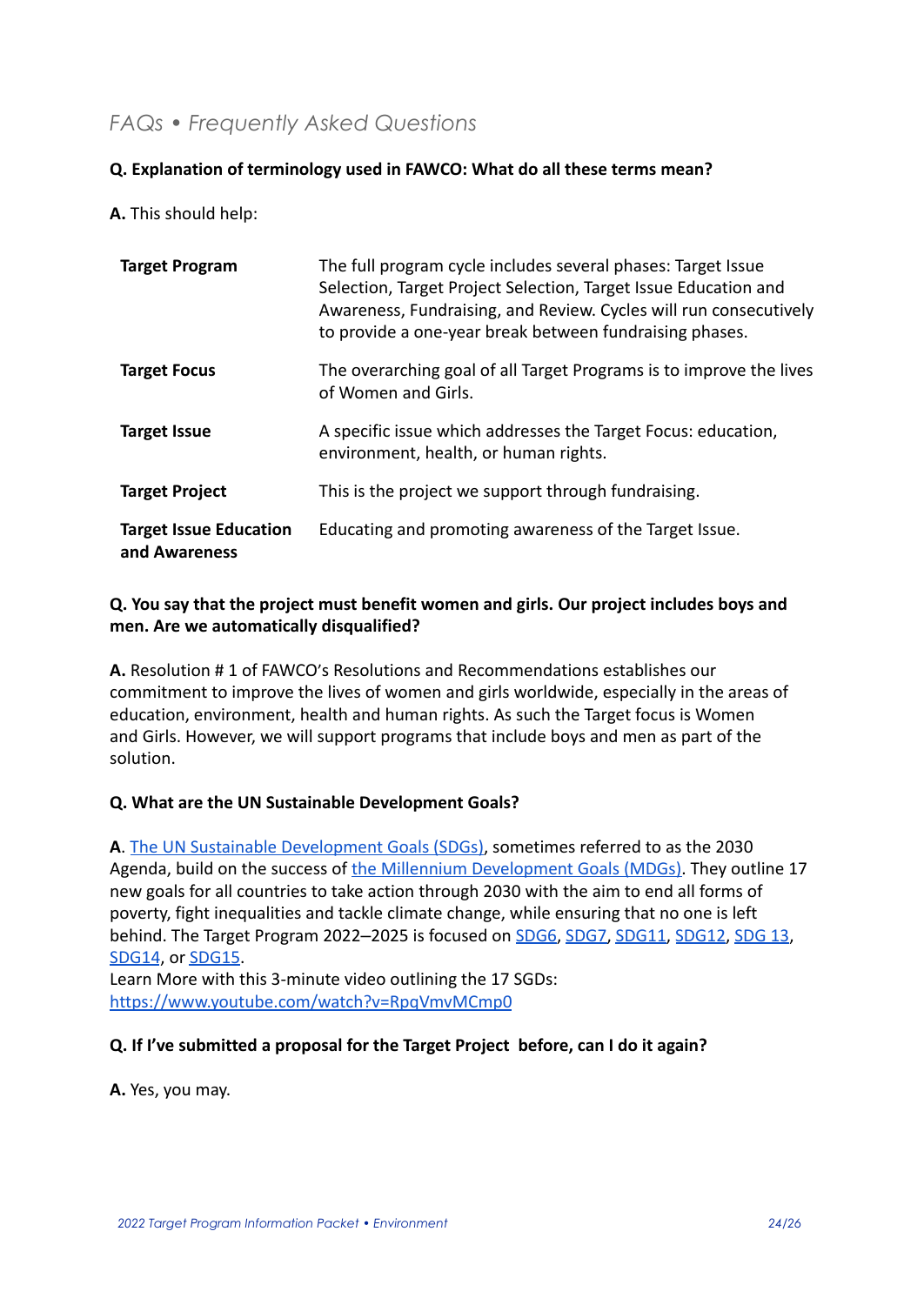### **Q. Can a club nominate two or more projects?**

**A.** Applications are submitted by individual members of FAWCO Member Clubs and FAUSA. This could result in multiple entries from within a single FAWCO Member Club or FAUSA.

### **Q. Can I nominate two or more projects?**

**A.** Yes, you may. But, it is not recommended for an individual to submit more than one proposal. The application is long and detailed, and you should be fully committed to your proposal, not wavering between two or more options. If you find yourself considering more than one project, perhaps ask yourself the following questions:

- Which project am I most passionate about?
- Which project fits best to FAWCO values (empowerment and inspiration of women and girls)?
- Which project will best inspire creative and successful fundraising among the Member Clubs?

If you think that both projects are worthwhile to be submitted, consider asking someone else to lead one of the two project applications.

### **Q. I don't have a history of working with this project/organization, can I nominate them?**

**A.** Yes, you may. However, experience shows that previous involvement with the project/organization offers a deeper understanding of their work.

### **Q. Can I nominate a project/organization that FAWCO has already supported (i.e., past winner of a Development Grant)?**

**A.** Yes, you may.

### **Q. Do I have to submit everything all at once?**

**A.** No, you do not. However, everything must be submitted by the deadlines.

### **Q. How do I submit the application form, as well as other required information?**

**A.** Each applicant will be assigned a Project Folder in the FAWCO Google Drive. Access to this folder will be limited to you, the applicant, a representative from the project, and the Selection Chair. A Google Form will be used to collect your application responses and Templates will be provided using Google Sheets (or Microsoft Excel) for completion. Requested documents must be uploaded to this folder. Further information is provided in the Instructions above and in the application.

## **Q. What if I don't have all the information for the proposal right now?**

**A.** The deadline for Phase I is July 31 at midnight in your time zone. The deadline for projects that are included in Phase II is November 3 at midnight in your time zone. Answer each question as fully as you are able to in order to meet the deadlines.